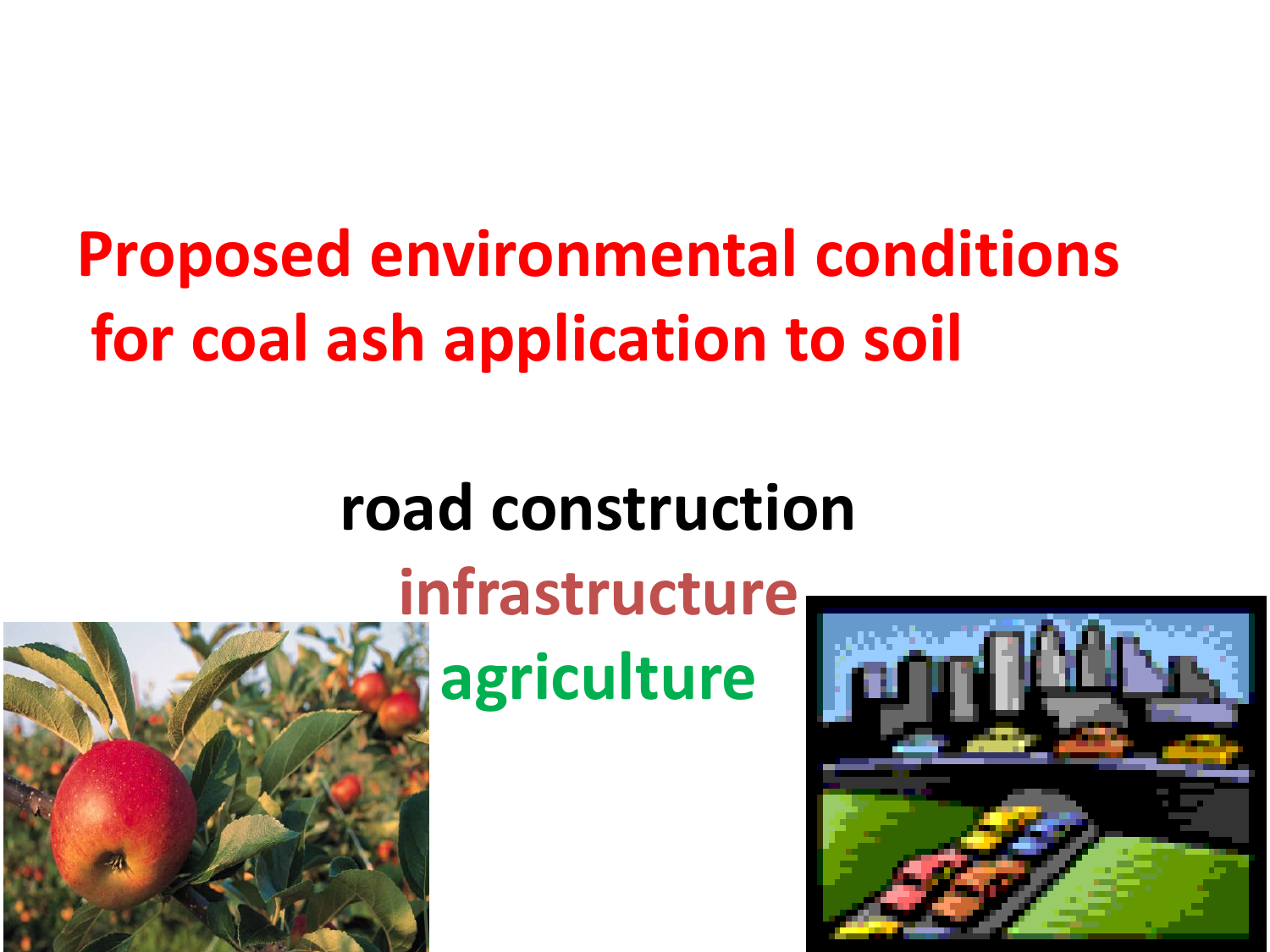- A set of environmental requirements which will serve as the basis for a body of regulations aimed at controlling the use of coal ash for land applications was formulated.
- Coal ash is defined for this purpose as any assemblage of particles that are formed as a result of burning coal.
- The proposed regulations, being specifically designed for coal ash and covering all aspects of its land use, will free one from the need to classify the ash as belonging to a broader category of substances, such as "waste" or "byproduct".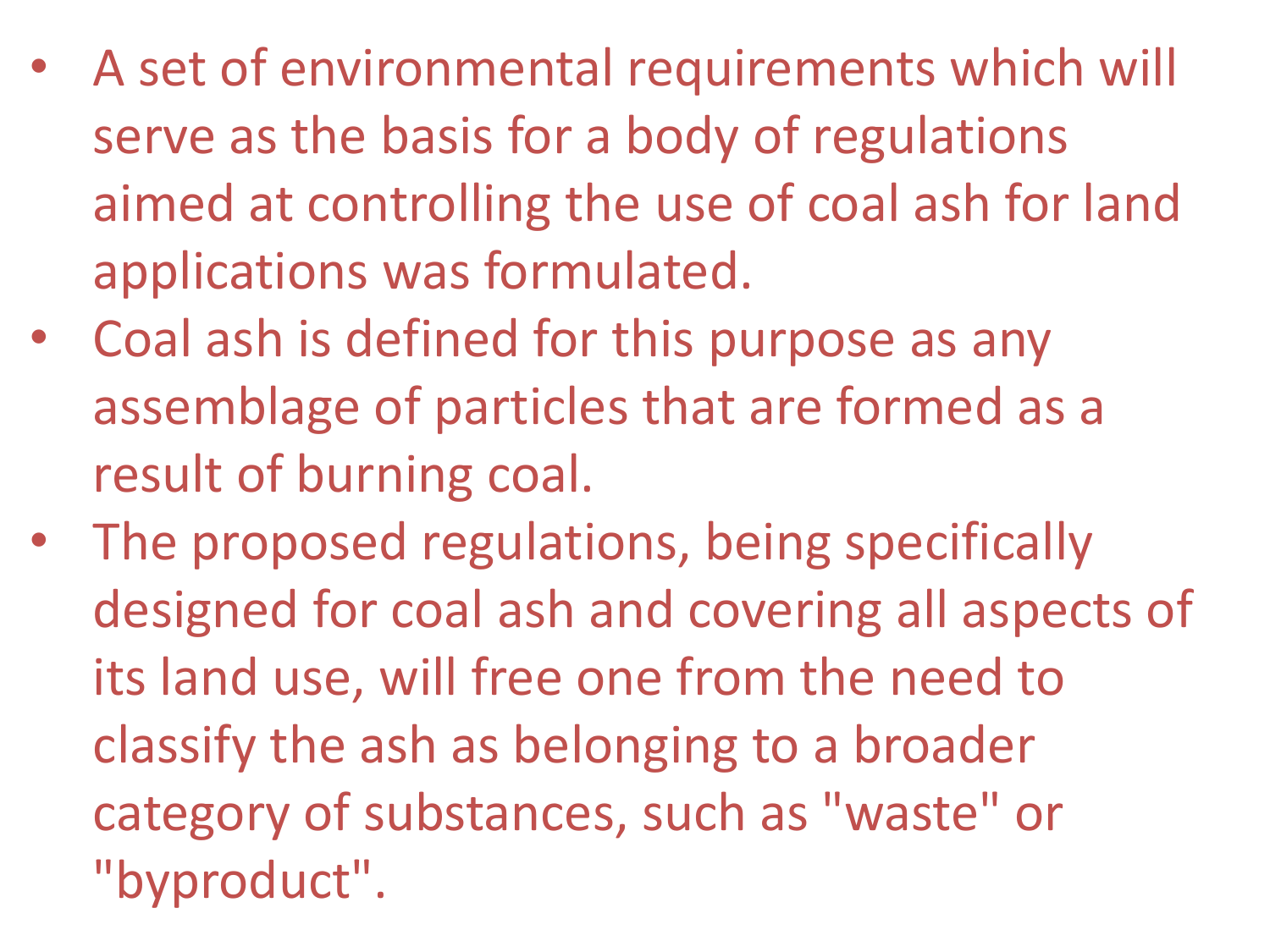The original environmental guidelines for the use of fly ash in various soil applications – in the paving of roads as infrastructure fillers as an additive to agricultural soil were determined by the Ministry of Environmental Protection in 1998 in accordance with the recommendations of the National Coal Ash Board.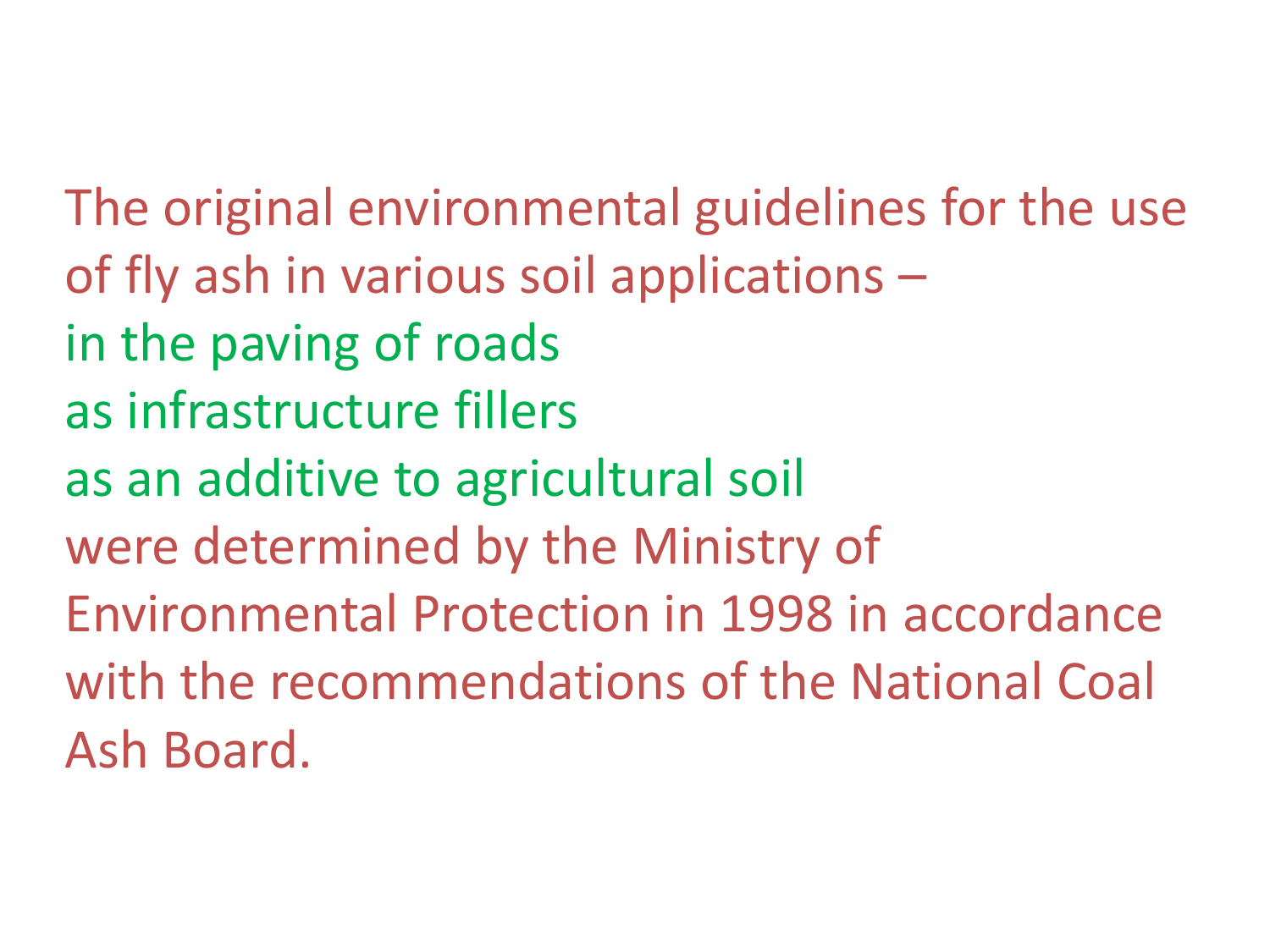The guidelines were formulated based on the assumptions:

- maximum dissolution and leaching of pollutants from the ash
- instant passage through the soil
- accumulation in the groundwater of the total quantity of the leachable pollutants found in the ash applied for a given use.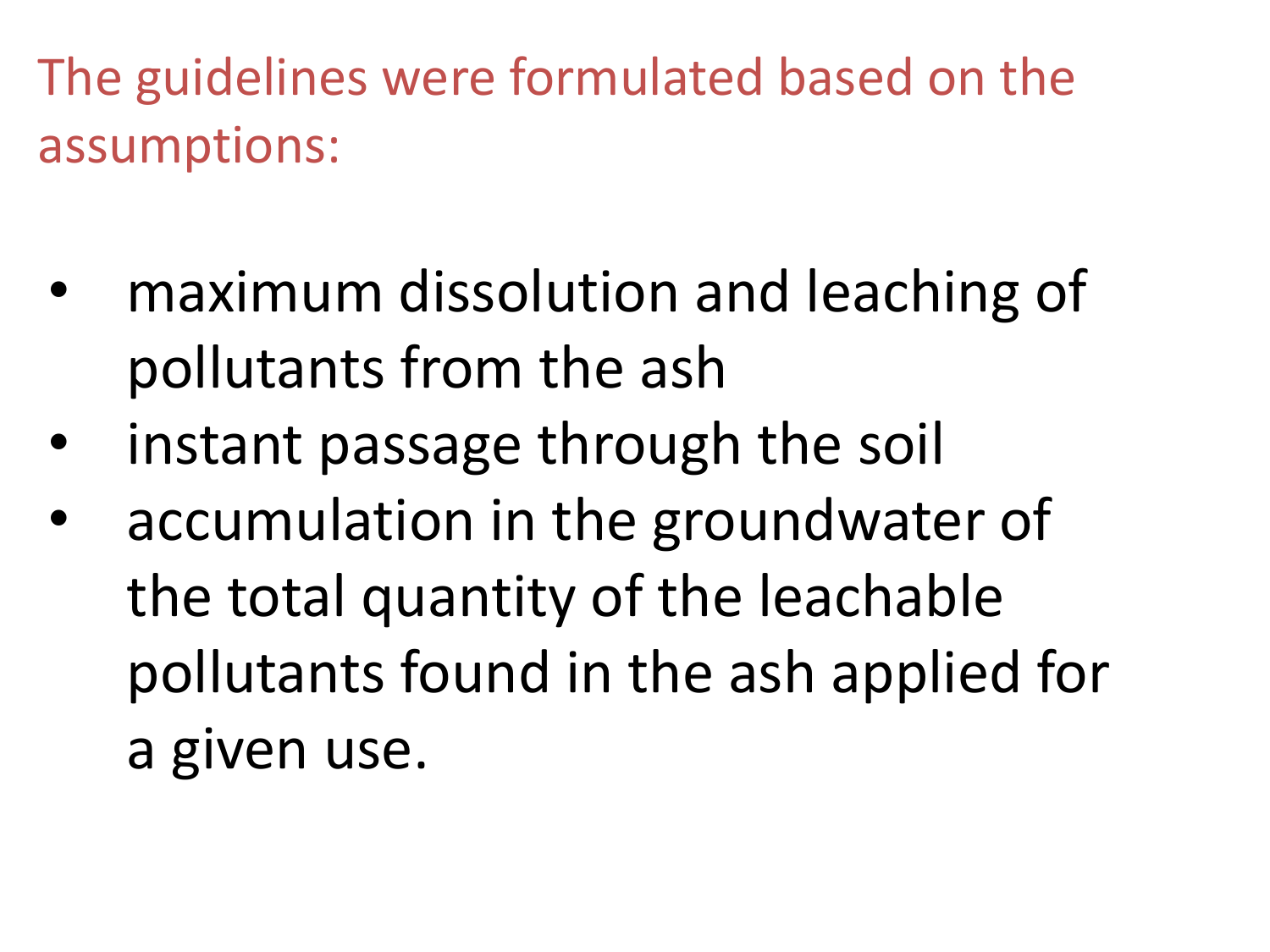The above assumptions are manifestly strict, but their adoption was inevitable, given the state of scientific knowledge regarding the processes occurring in the ash and its environment, at the time the guidelines were formulated.

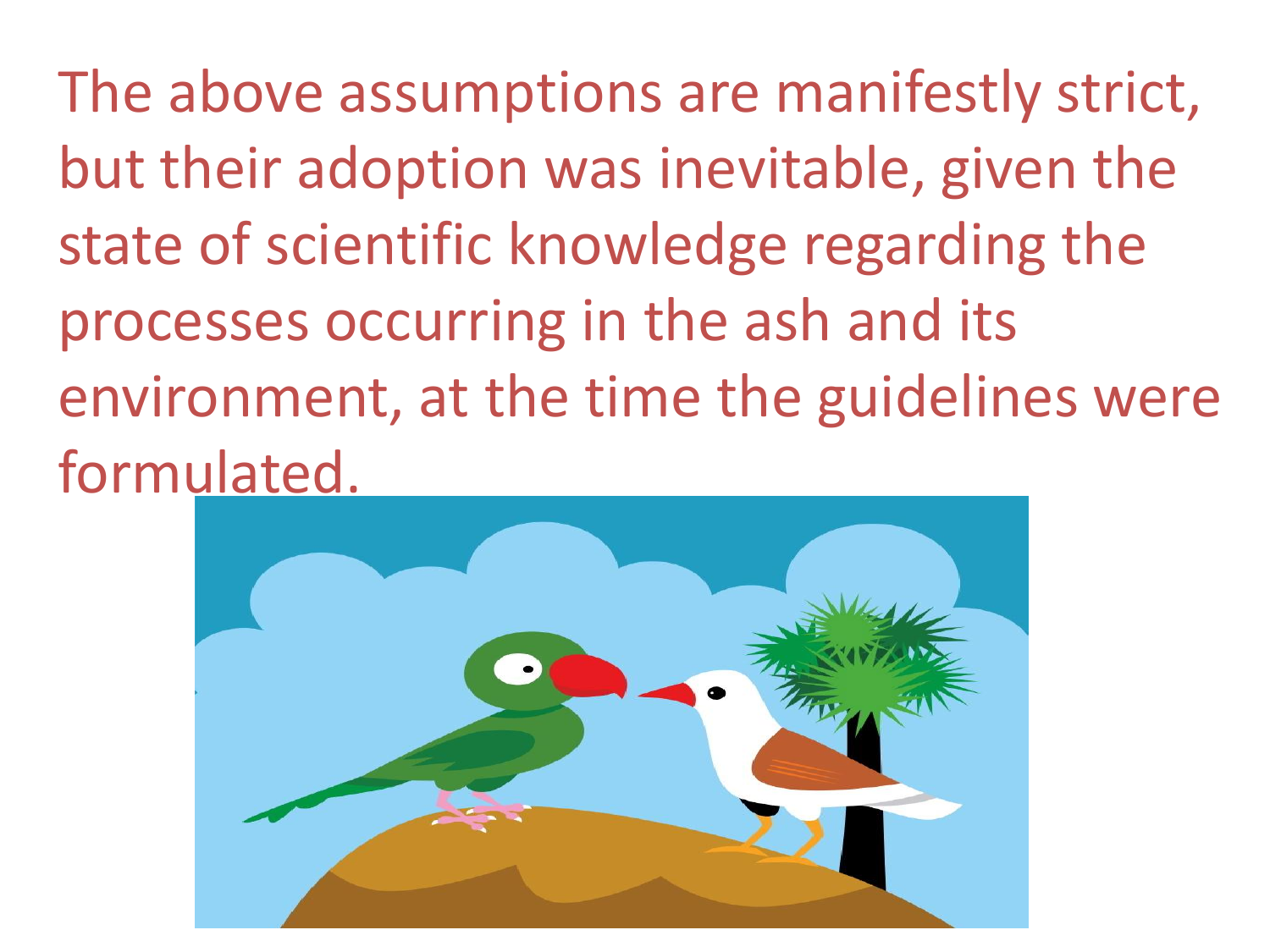The use of coal ash in infrastructures was restricted to areas of groundwater sensitivity C - absence of groundwater or existence of an impermeable protective layer.

Approval for use of fly ash in paving and infrastructures in areas of higher sensitivity required a specific local geo-hydrological assessment, and agricultural use also required an investigation of the interaction between the ash and soil.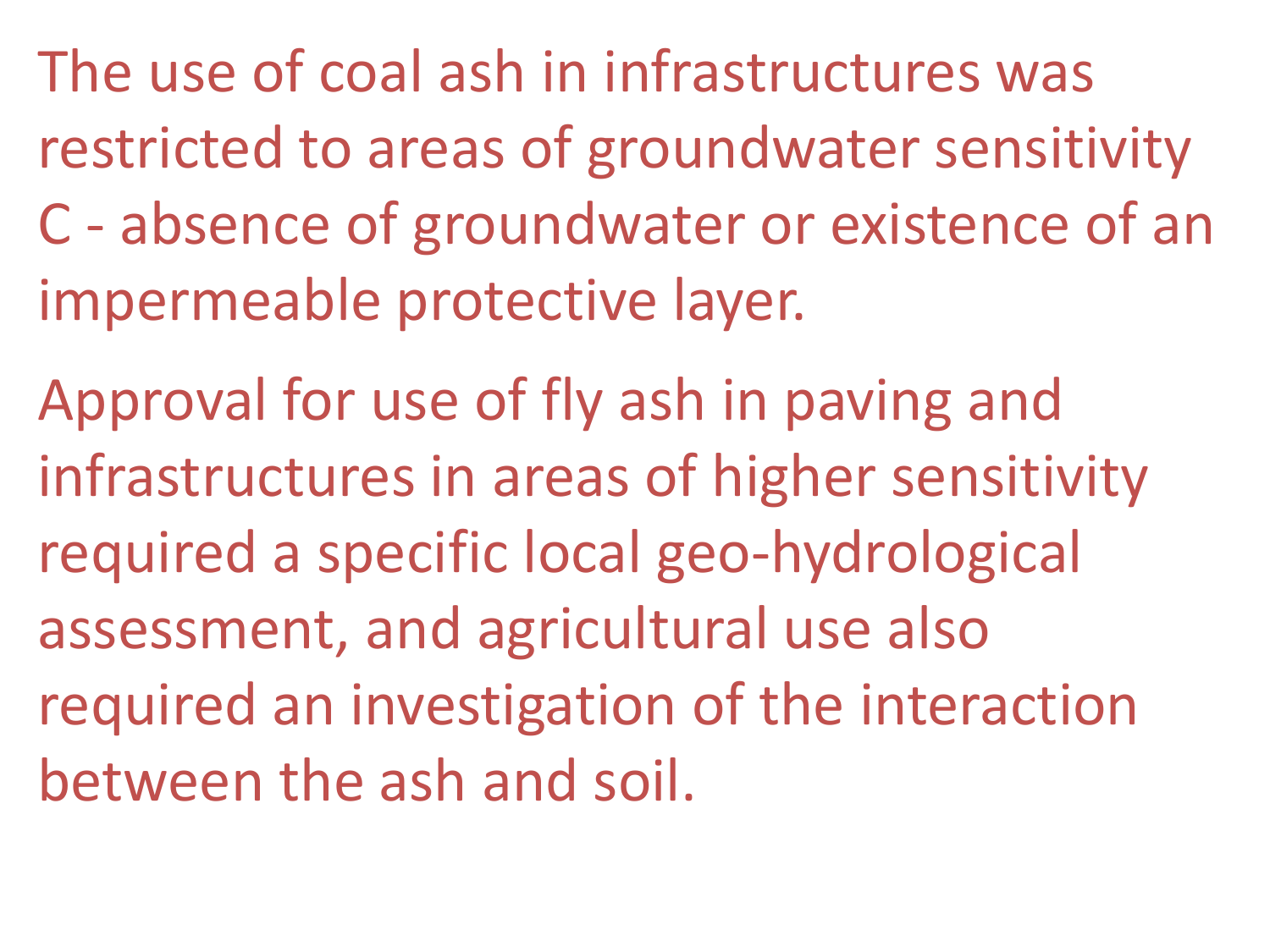The NCAB has initiated research with an eye to creating a knowledge-base for the formulation of guidelines that will better reflect the real risks and open up more room for flexibility in the approval of applications of the ash.

The findings of the studies and the environmental assessments derived from them regarding the uses of coal ash may be summarized as follows: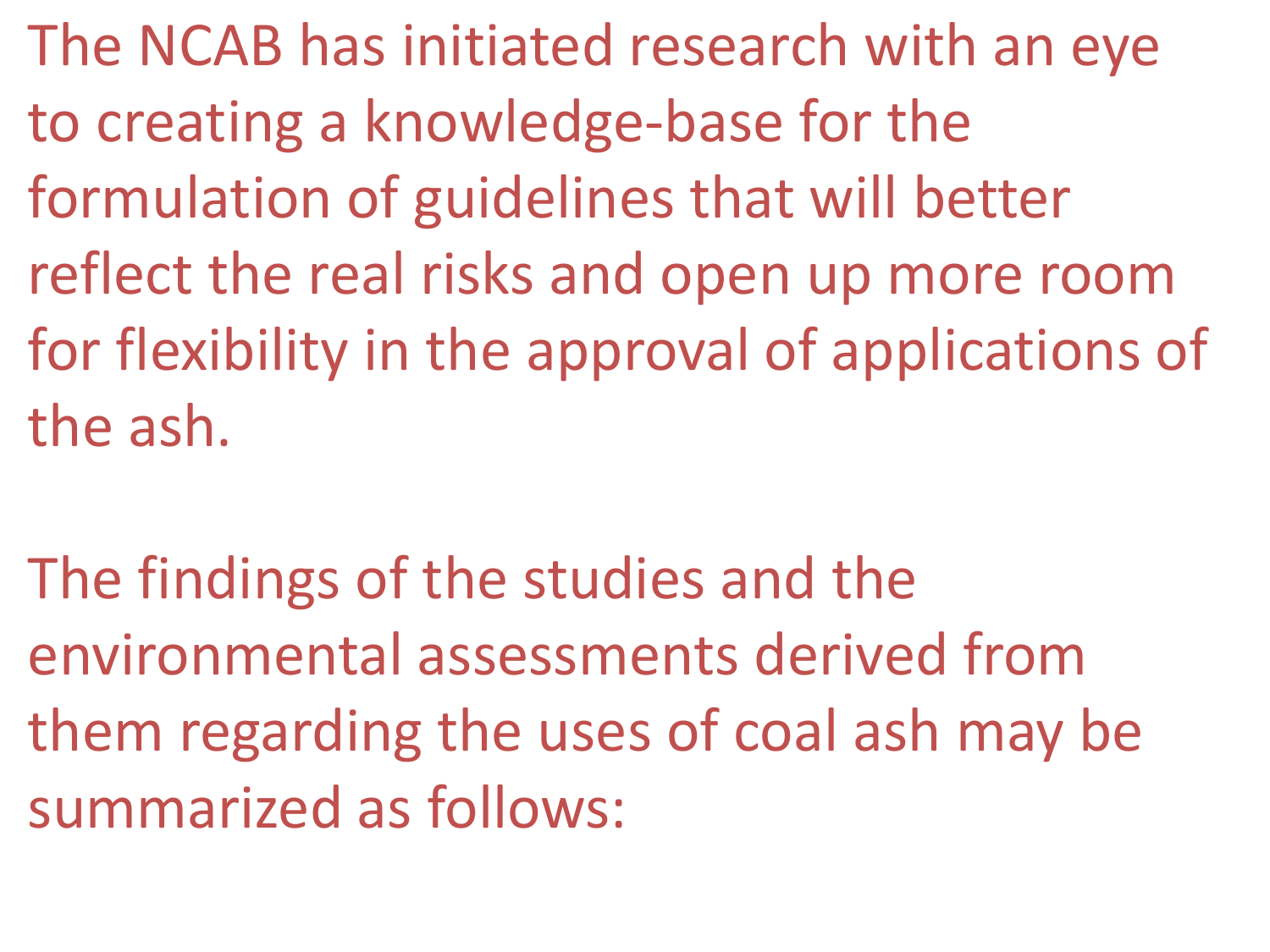Very low concentrations of trace substances (except for boron) are leached into the runoff water from fly ash embankments

**Compacted fly ash in road embankments is monolithic and chemically stable and inert to the environment -**

leachability of pollutants in fly ash exposed to the environment is quickly decreasing due to their fixation within the coal lattice during its "aging" process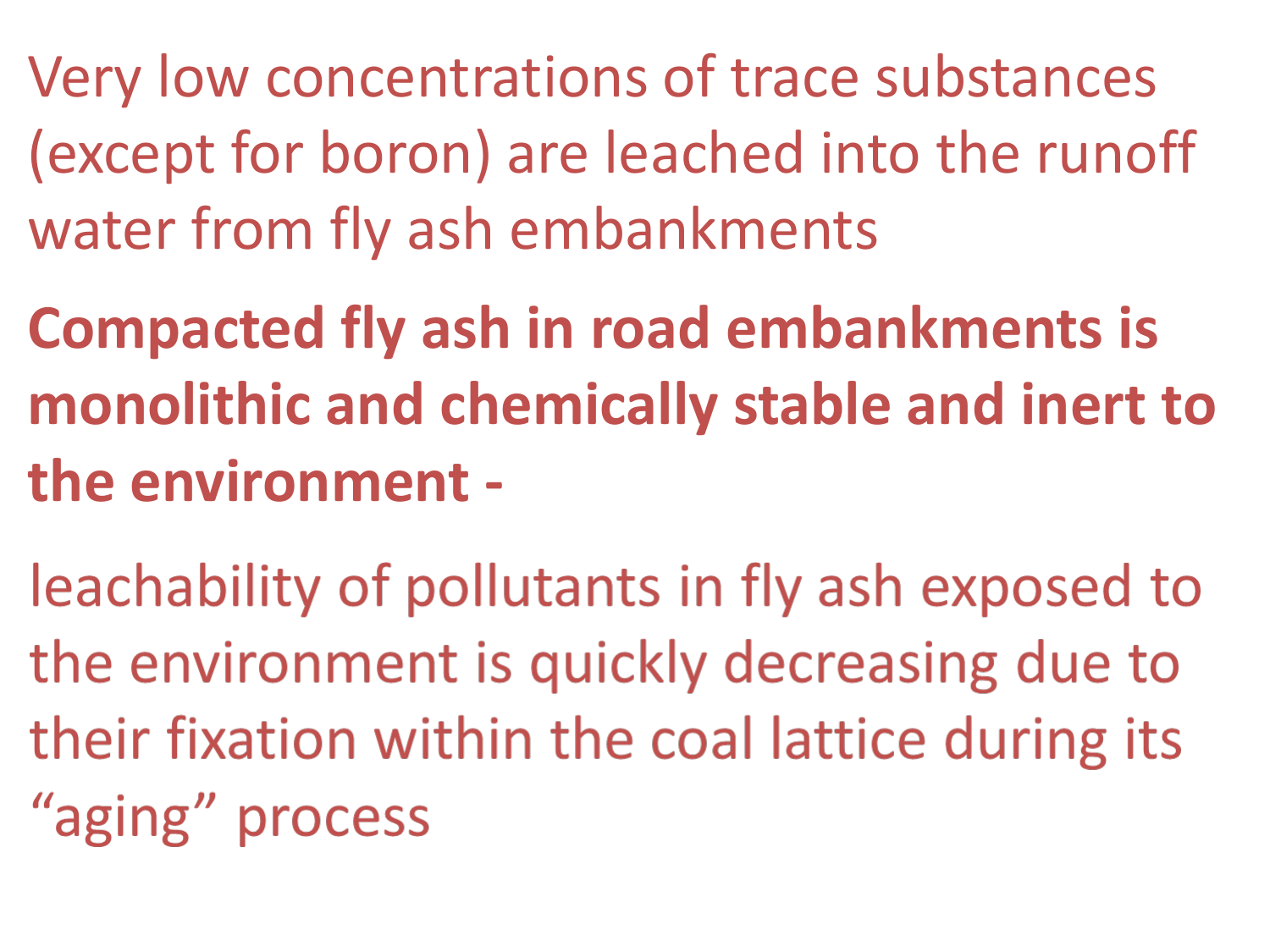Fly ash worked into a road embankment becomes sealed to the passage of water relatively quickly, as a result of the sedimentation of lime due to exposure to  $CO<sub>2</sub>$ in the air.

•The adsorption and release mechanisms of oxyanions leached out of the ash **when mixed with soil** in agricultural and infrastructure applications can be expressed in a predictive equation that takes the type of soil into consideration.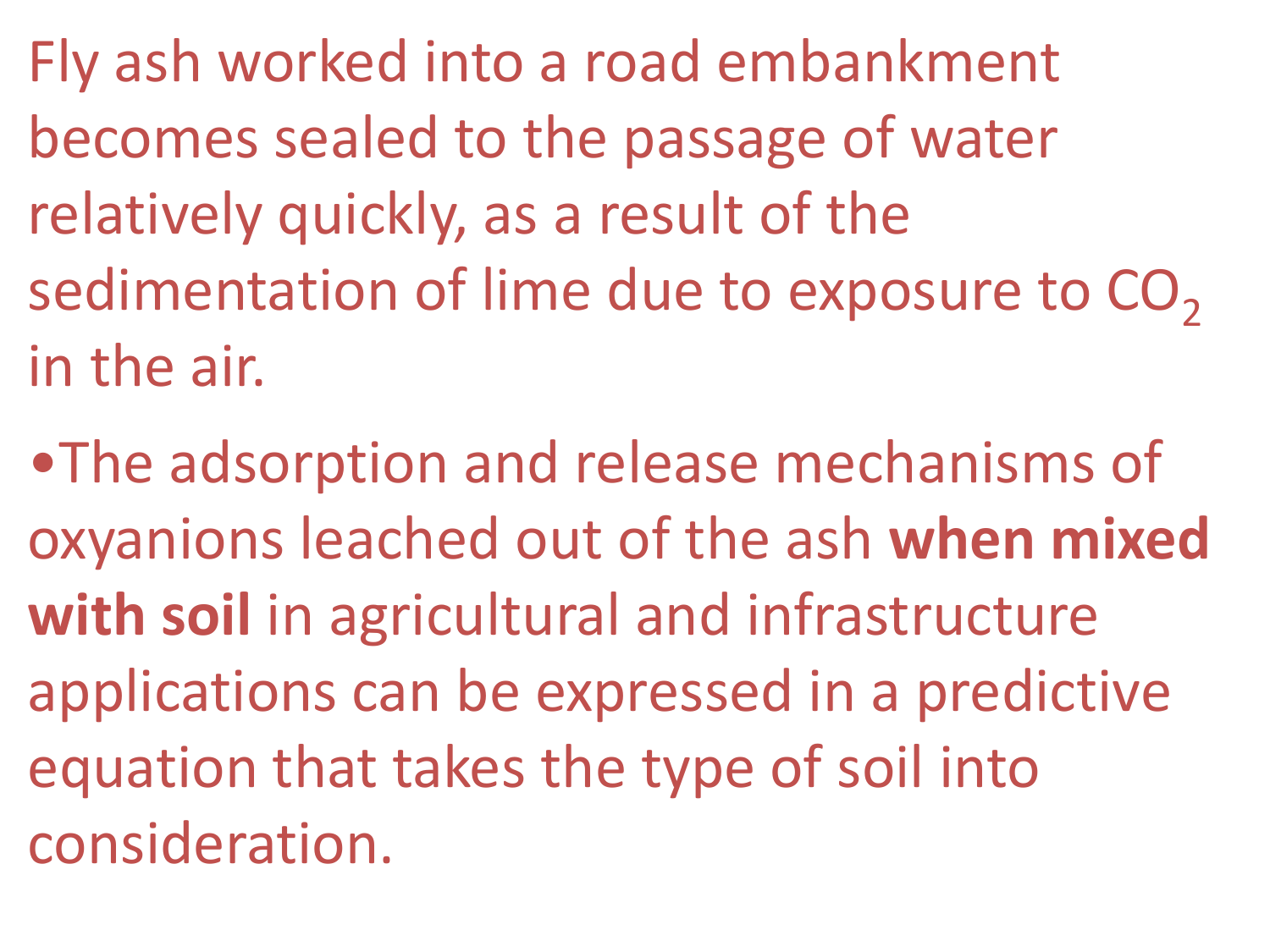**No evidence pointing to any influence of fly ash on the concentration of available trace elements in the soil was found even at relatively high loads that exceed practical application levels** 

The concentrations of certain trace elements (molybdenum, strontium and chrome) rose to a certain degree in plants grown on soils containing coal ash at a high load; however, these levels pose no health risk.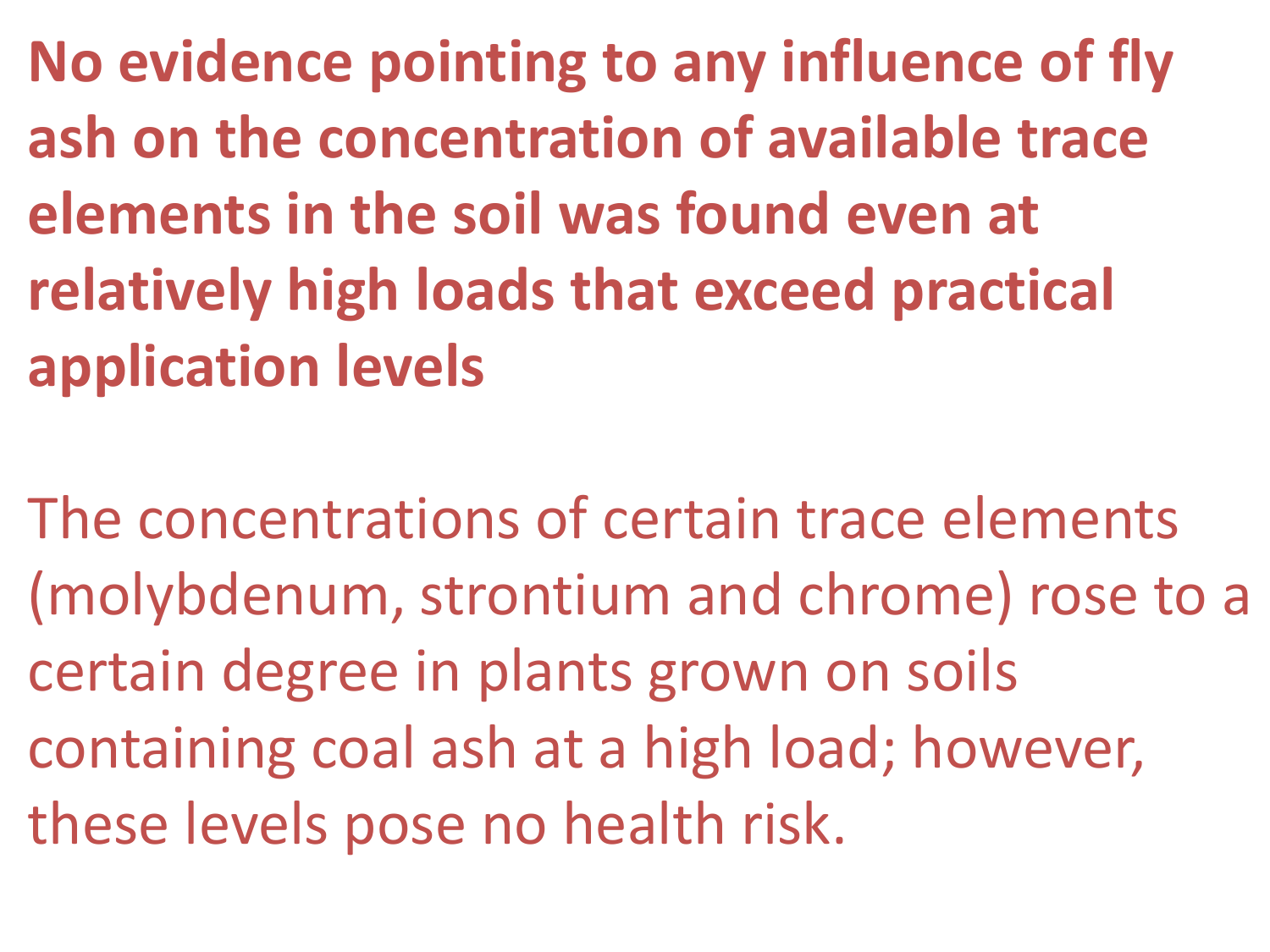## Bottom Ash

All trace elements in bottom ash can be found in concentrations similar to or lower than the average concentrations in sedimentary rocks common in Israel

The concentrations of trace elements found in the drainage water of bottom-ash plantgrowing beds is lower than the concentrations permitted by the drinking water standard.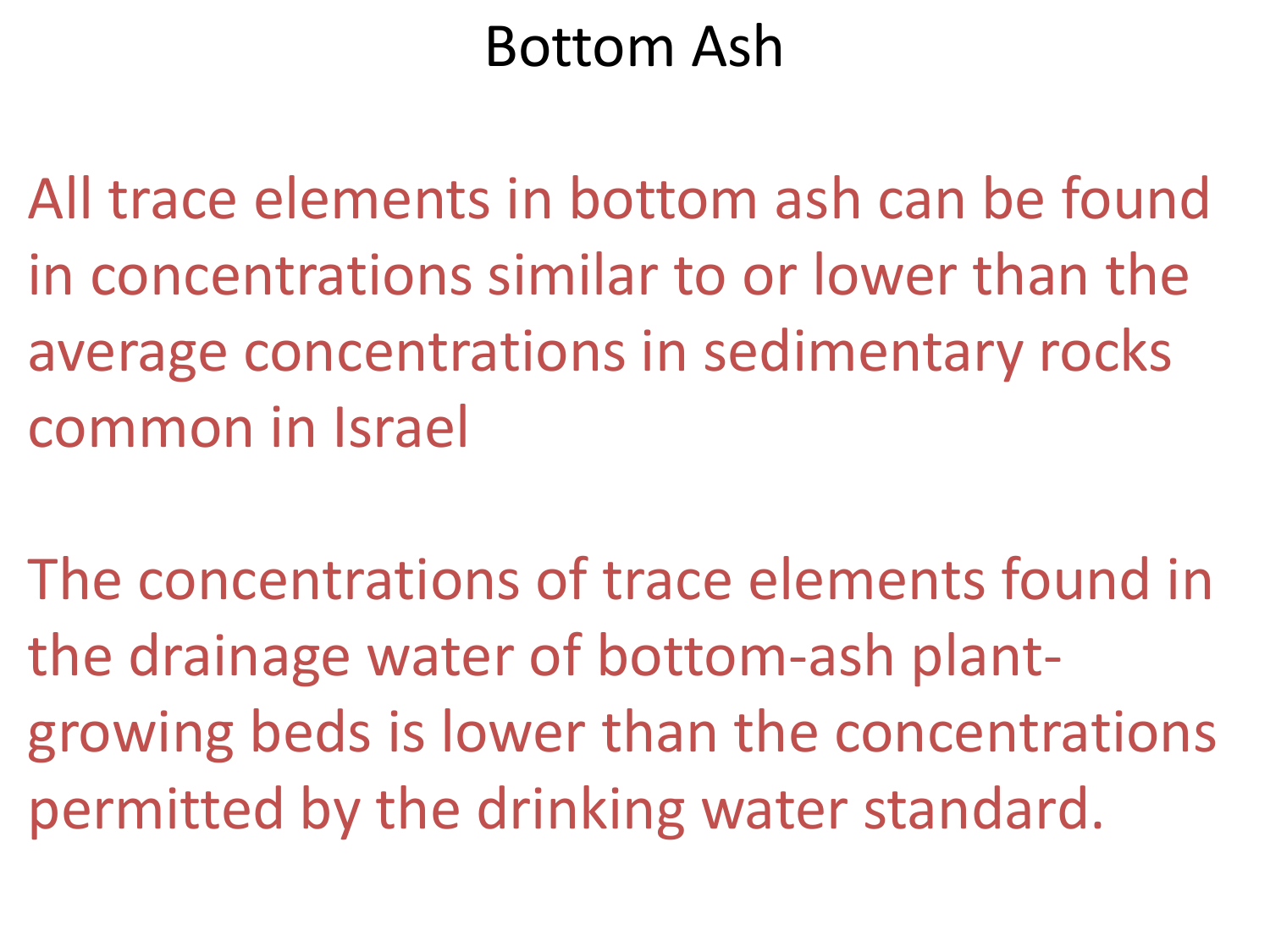No evidence of an effect of the application of bottom ash as filler in infrastructure works on the concentration of pollutants in groundwater was found.

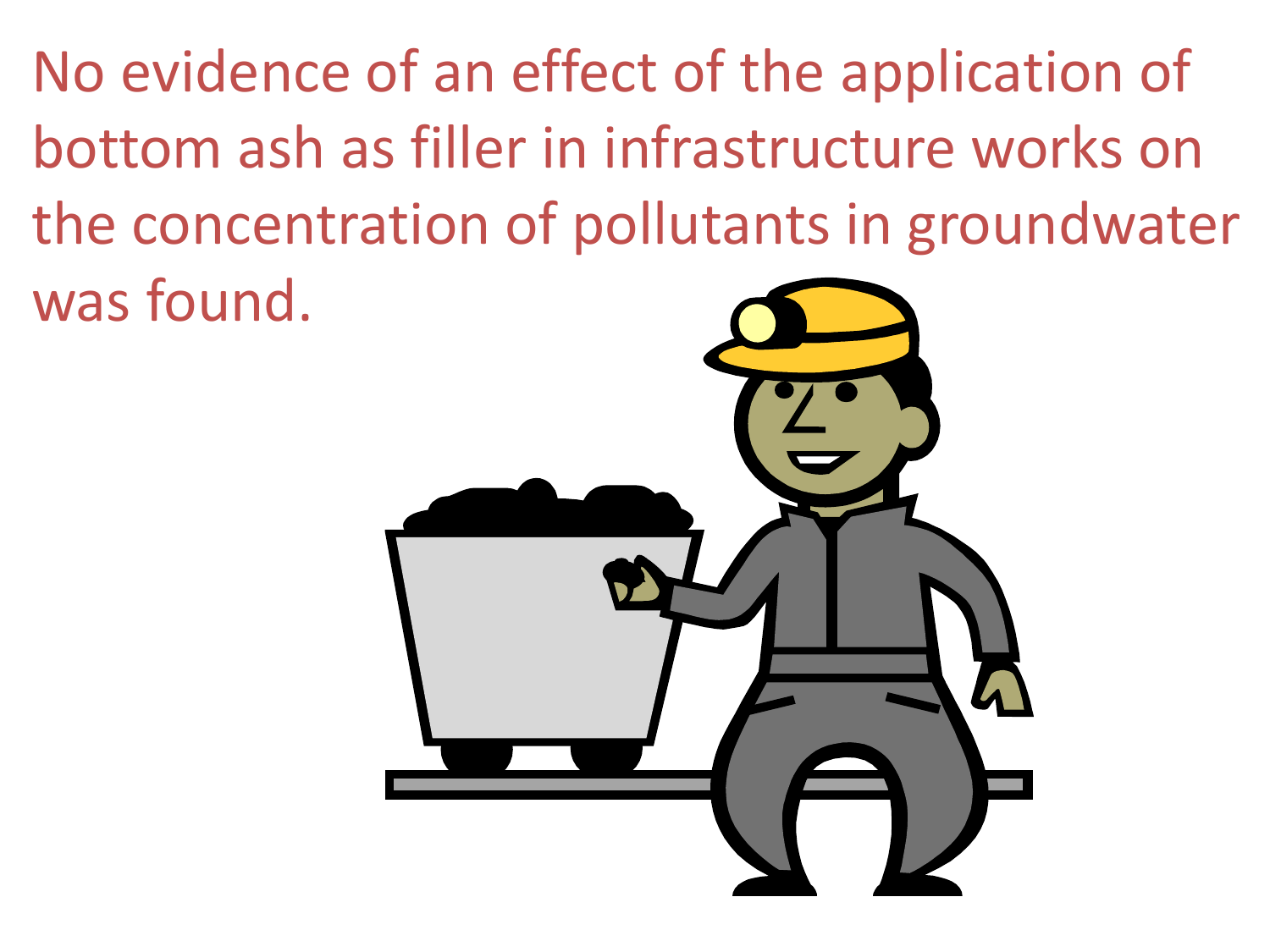# **Additional environmental aspects of coal ash use in infrastructure and agriculture:**

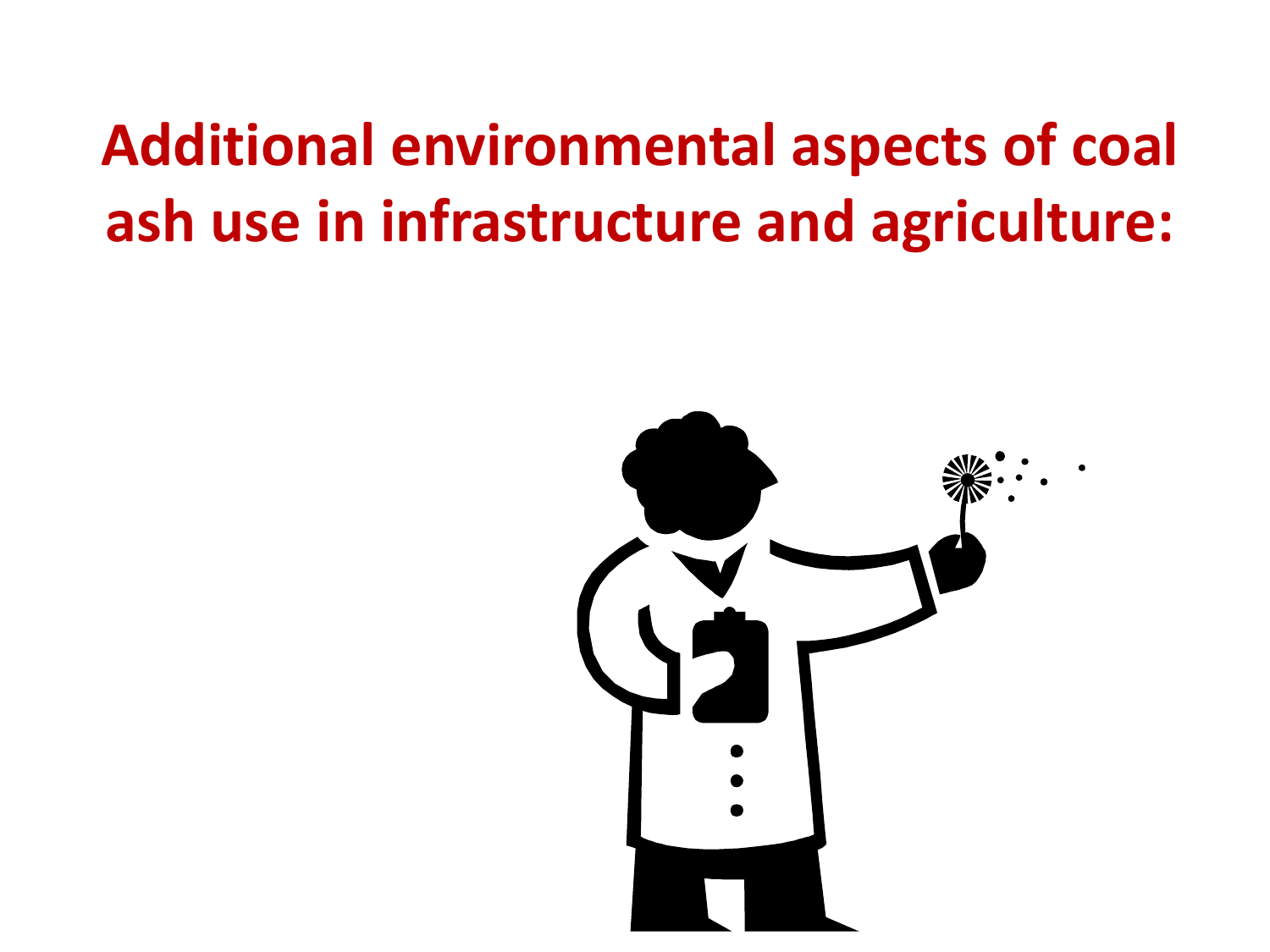## **Exposure to dust**

- •Most of the quartz particles (crystalline silica) in respirable fly ash dust are coated with amorphous aluminosilicate and consequently pose no risk to health
- •The respirable fraction in bottom ash is only
- 0.4%, and some never become airborne
- because they are trapped among very coarse particles
- •The concentration of respirable free silica in **bottom ash** is very low (0.002%).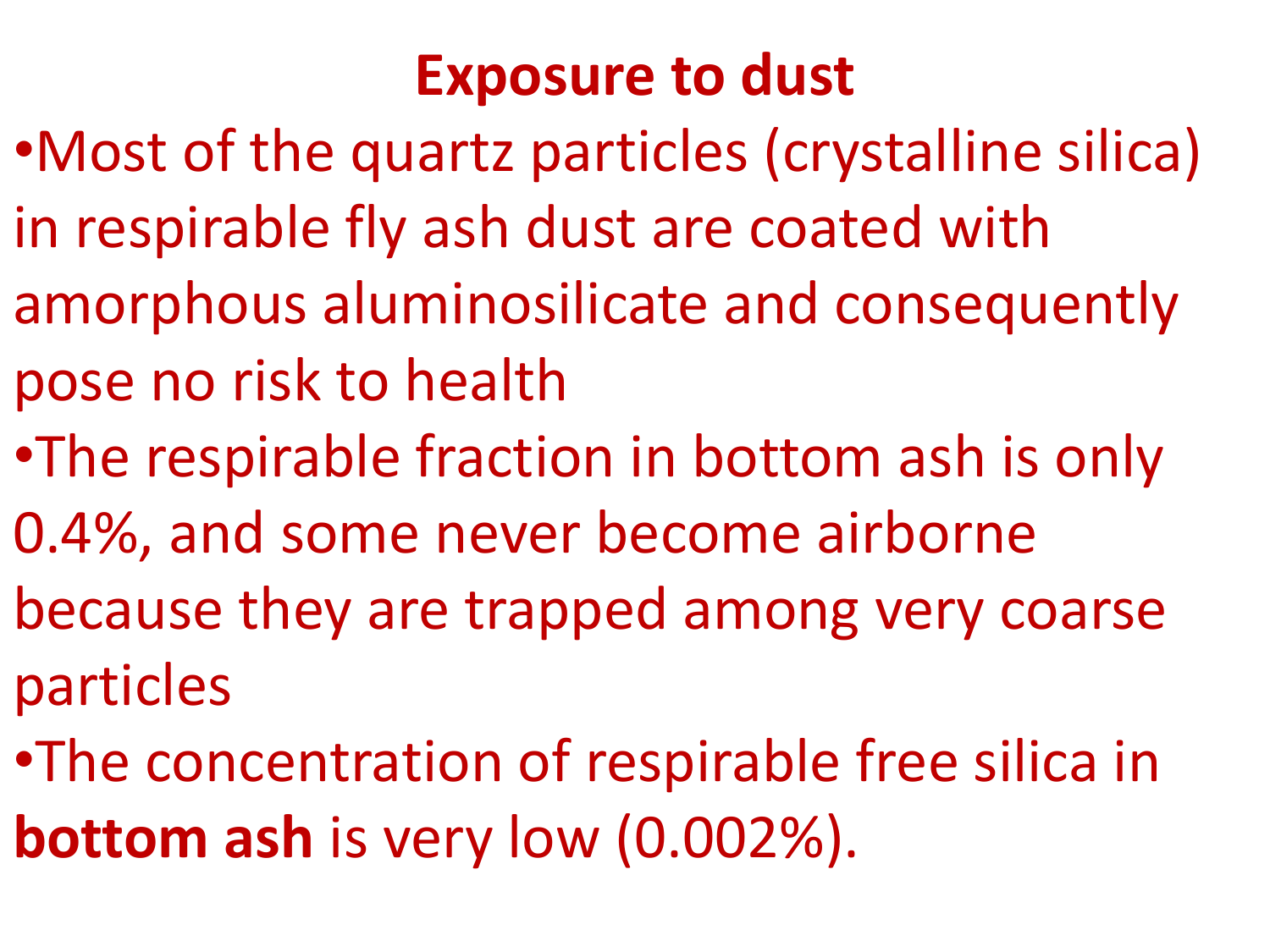## **Exposure to radiation**

•The additional radiation dose to which workers are exposed due to the use of **fly ash**  as a soil additive at the accepted loads for agricultural applications (soil improvement, stabilization of sewage sludge) is at a trivial level, exempt from supervision and control.

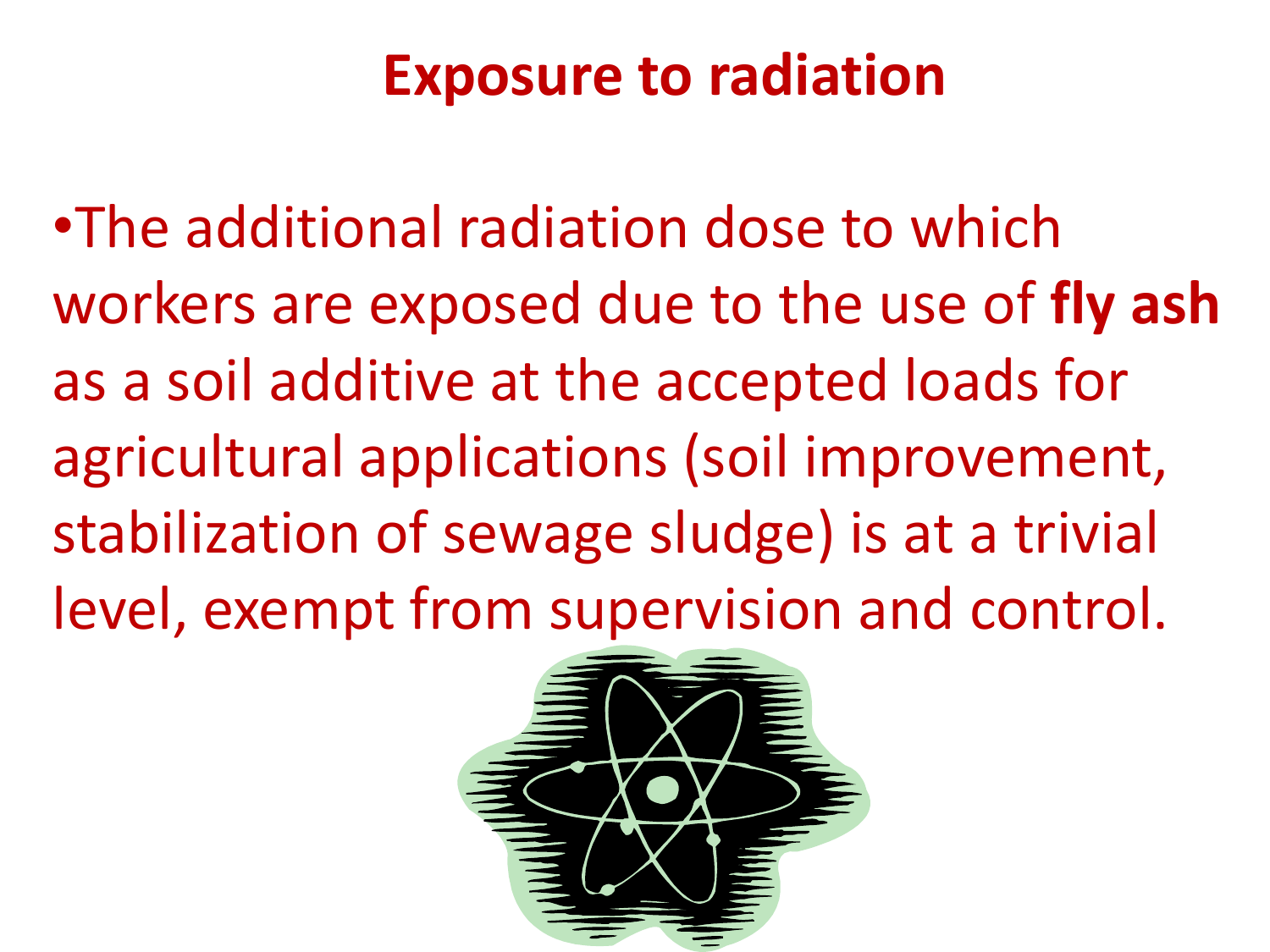•The additional radiation dose to which workers and the general public are exposed as a result of the use of **bottom ash** as a growth medium in agriculture and gardening is at a trivial level, exempt from supervision and control •The rate of gamma radiation from coal ash used in infrastructure at a high volume and covered with a soil layer of one meter thickness is equal to the rate of environmental background radiation, and the radon emission rate is 4-5 times lower than the emission rate from the surrounding soil.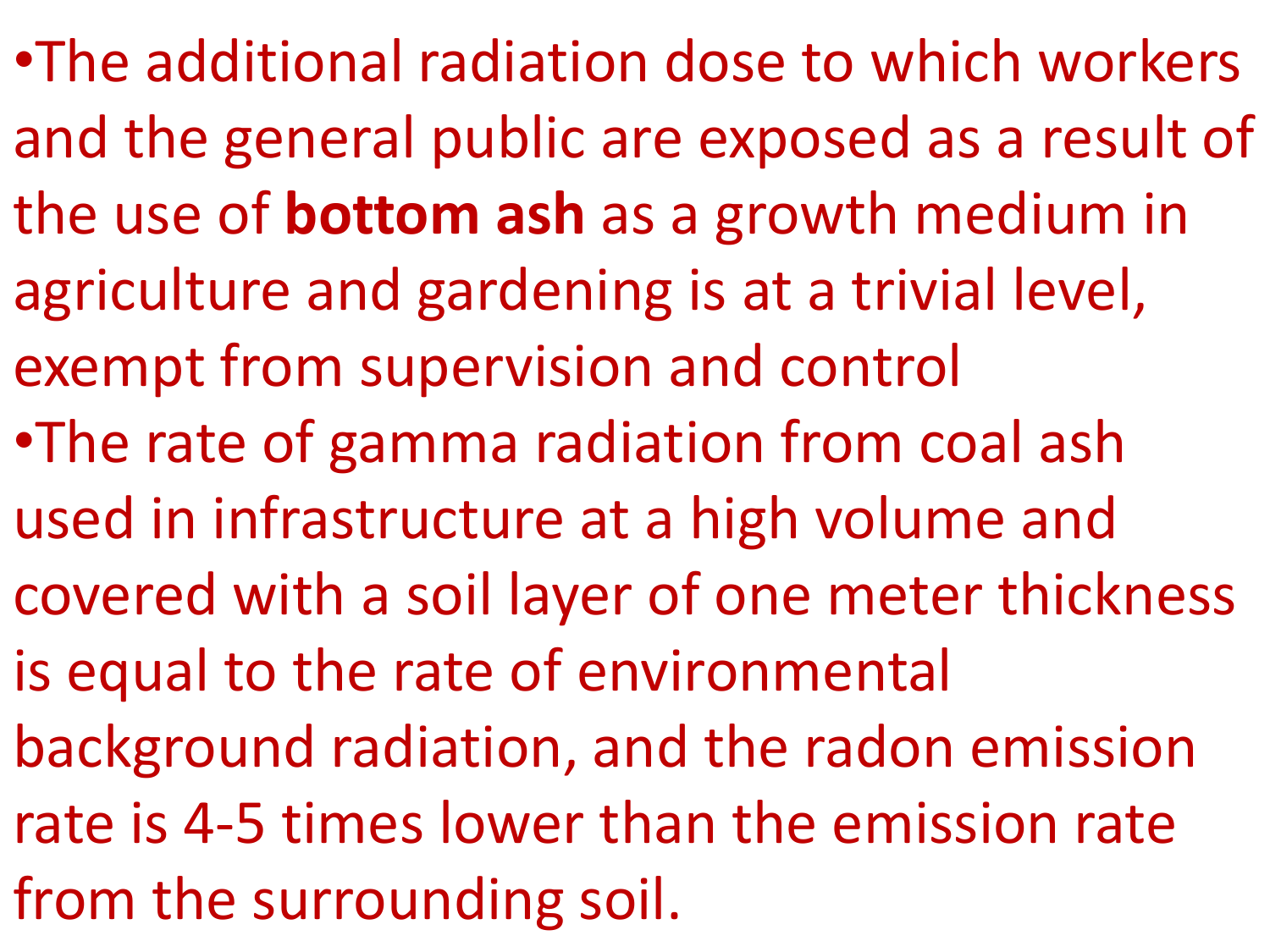# **Uptake of trace elements by plants**

**Concentrations of heavy metals and radionuclides in fruits and vegetables grown on a bottom ash substrate or in soil amended by fly ash at 20 t/acre (and much more) were found to be lower than the permitted threshold and did not exceed the range of natural concentrations of these elements in plants.**

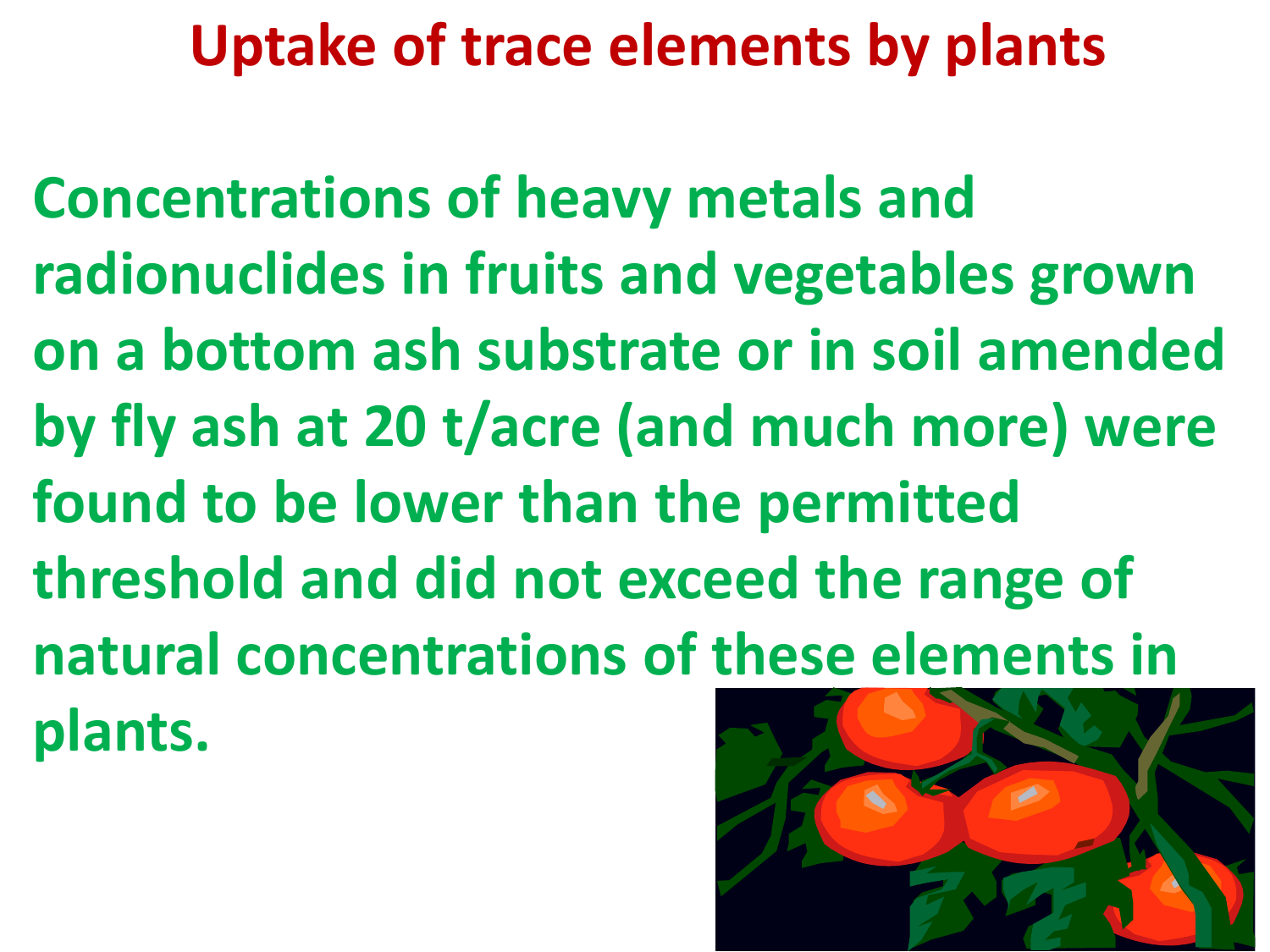# **Proposal for improved environmental requirements**

The guidelines treat ash application according to the degree of groundwater, soil and vegetation sensitivity of the location of ash application and to the environmental effects of the **specific application**.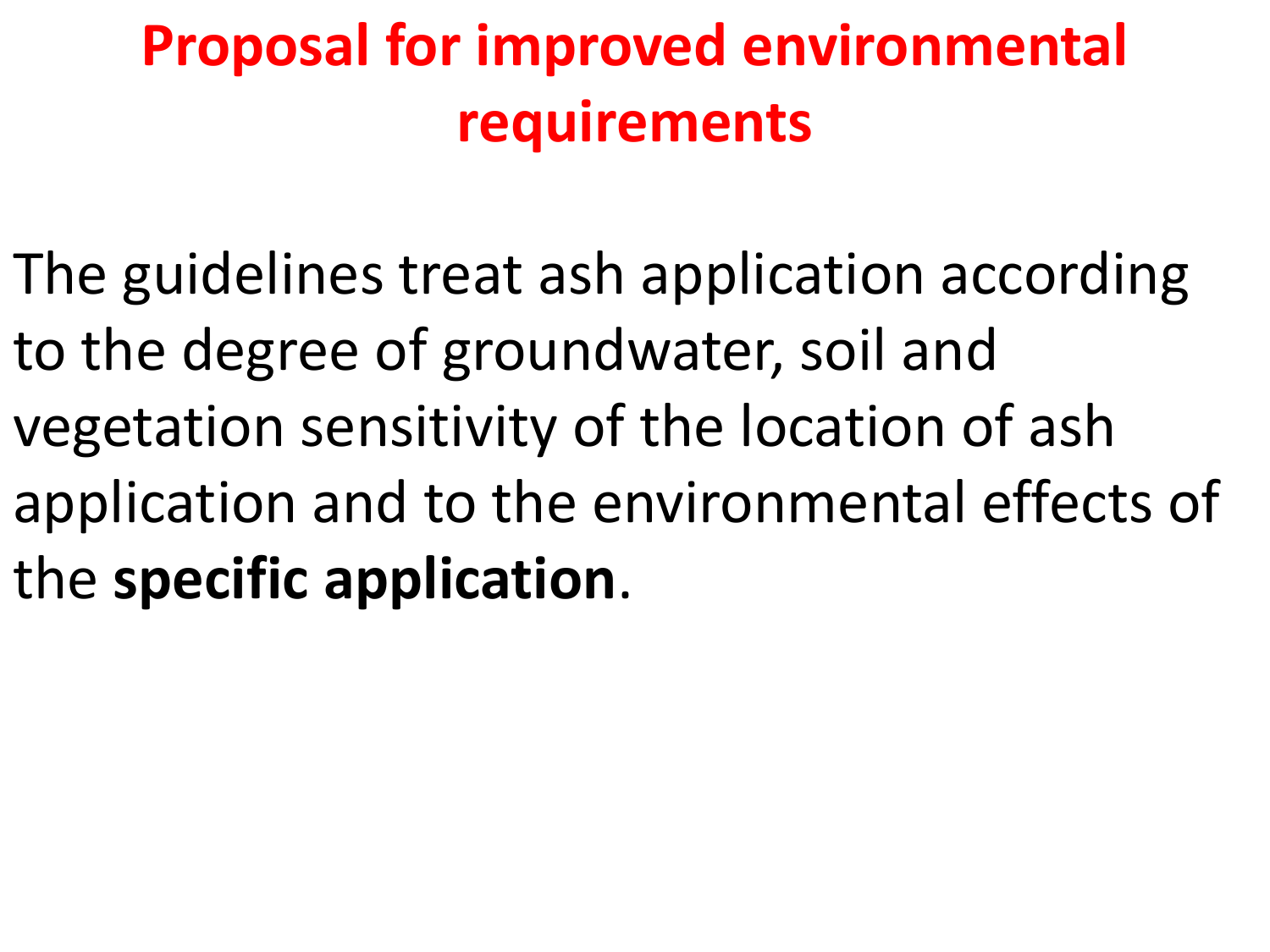In addition to the relatively conservative default conditions, a local environmental assessment may be permitted using appropriate analytical tools and in accordance with the research findings.

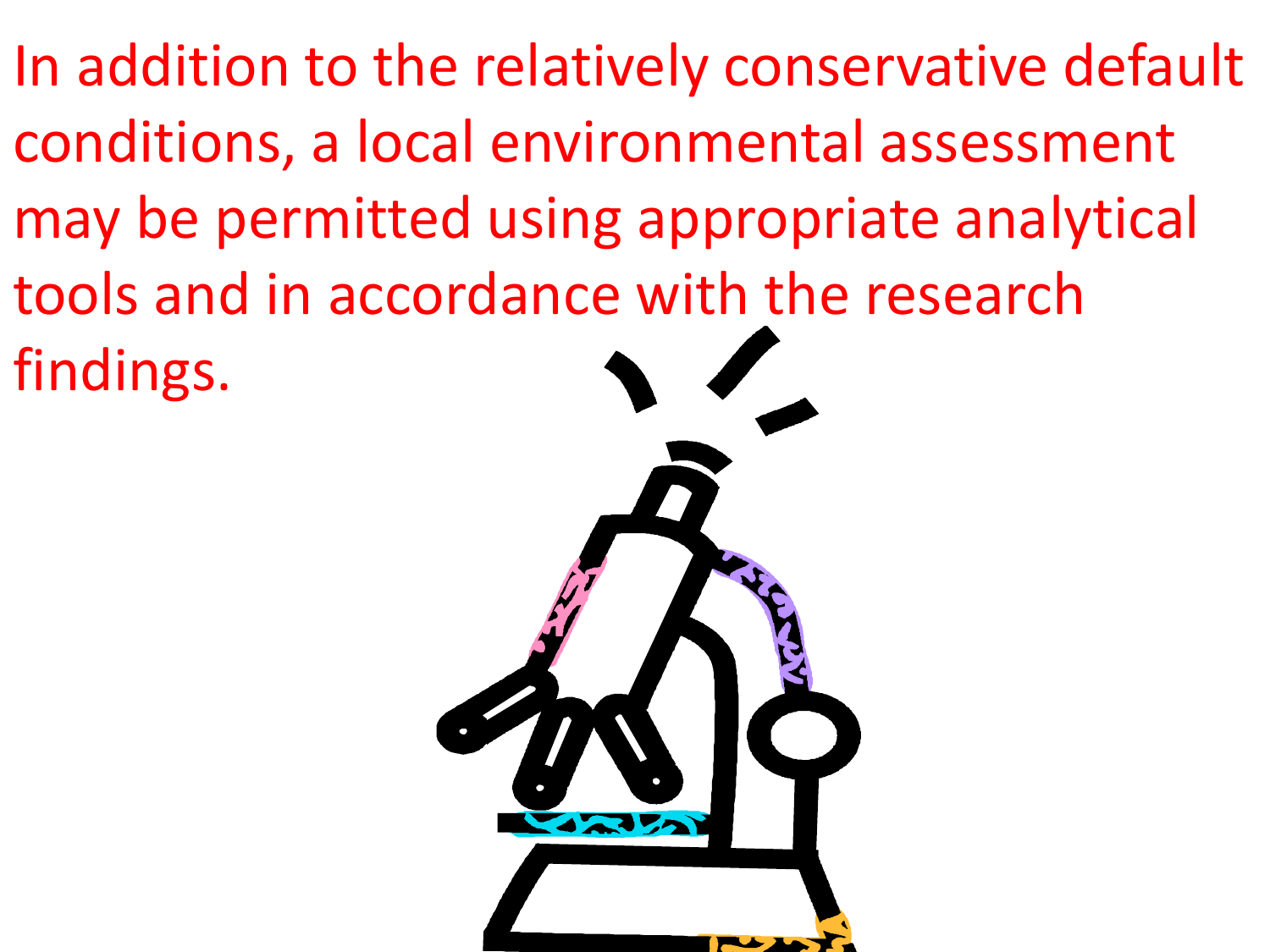## **Paving of roads**

#### **According to the specifications of the Israel National Roads Company or similar specifications**

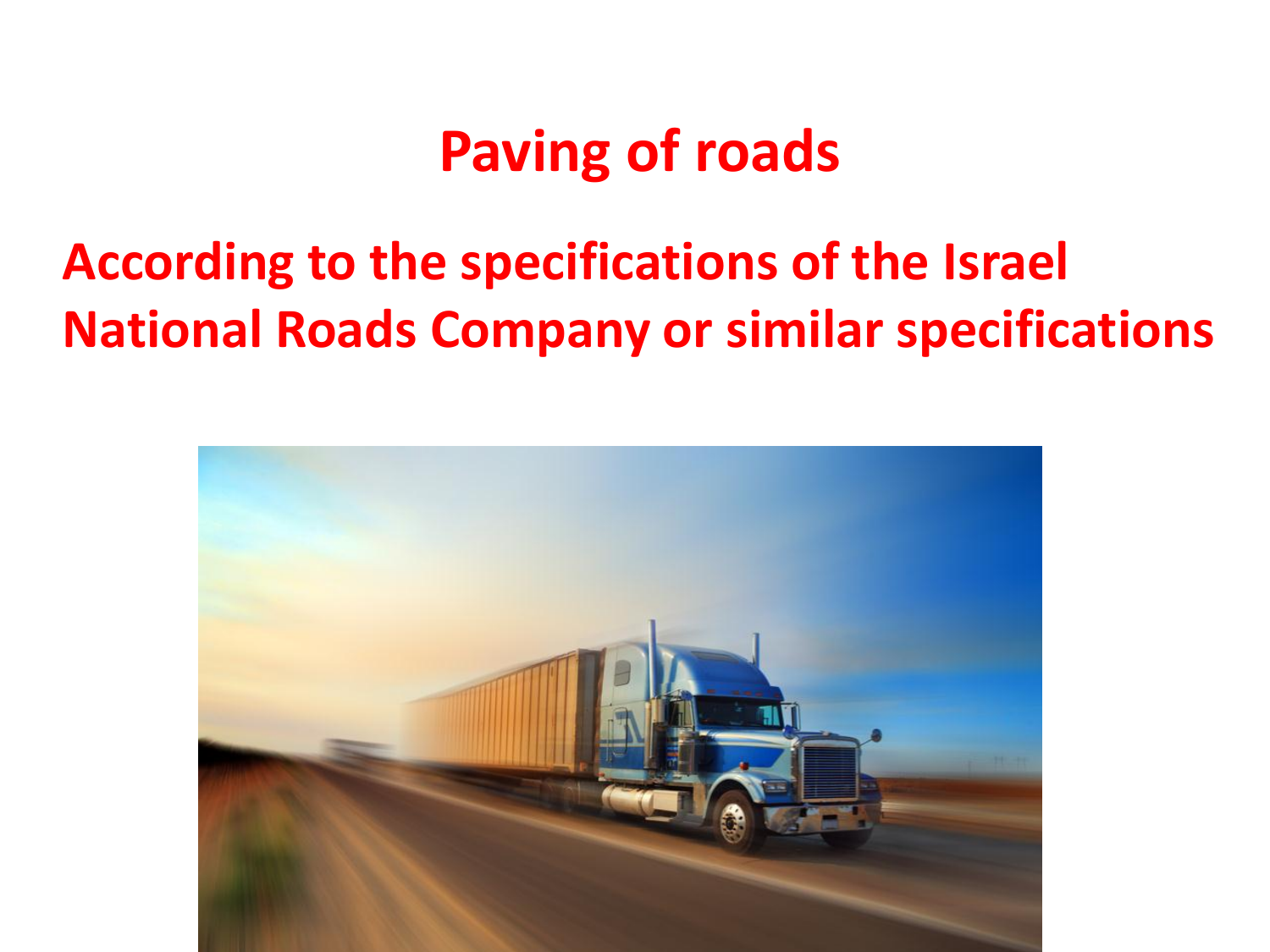# **Fly ash**

In susceptibility zone C – unrestricted use will be permitted on the condition that the ash meets the ENH criteria, excepting up to 3 elements that can exceed the values defined by the above criteria by a factor of 3.

- In susceptibility zone B Up to 70% of the upper
- limit for hazardous elements content defined
- for ENH.
- Higher values may be permitted subject to
- approval by the Water Authority as per zone A.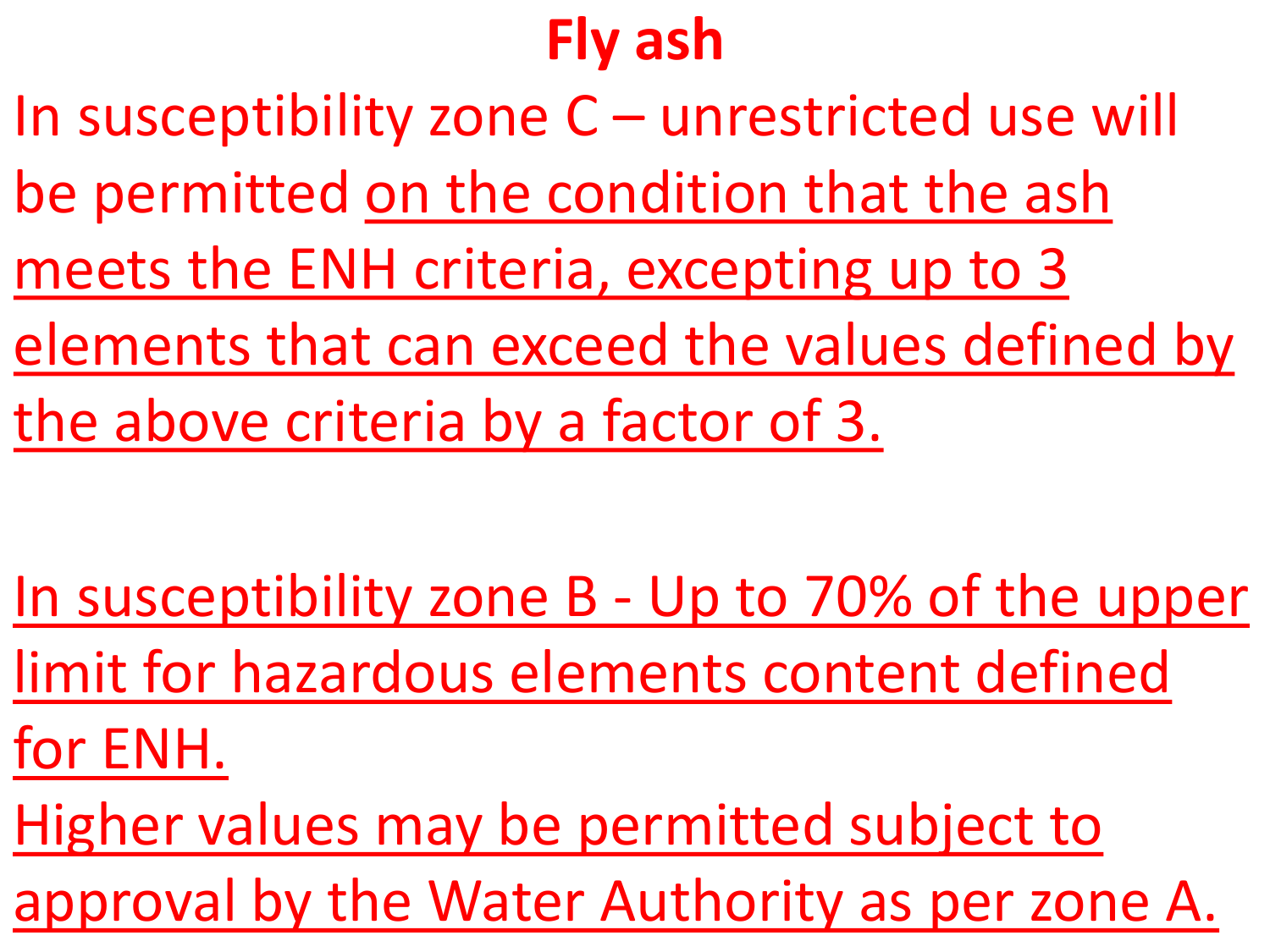In susceptibility zones A – ash application is allowed with the approval of the Water Authority, after it has been proven that there is no danger of pollution of water sources under the local hydrological conditions.

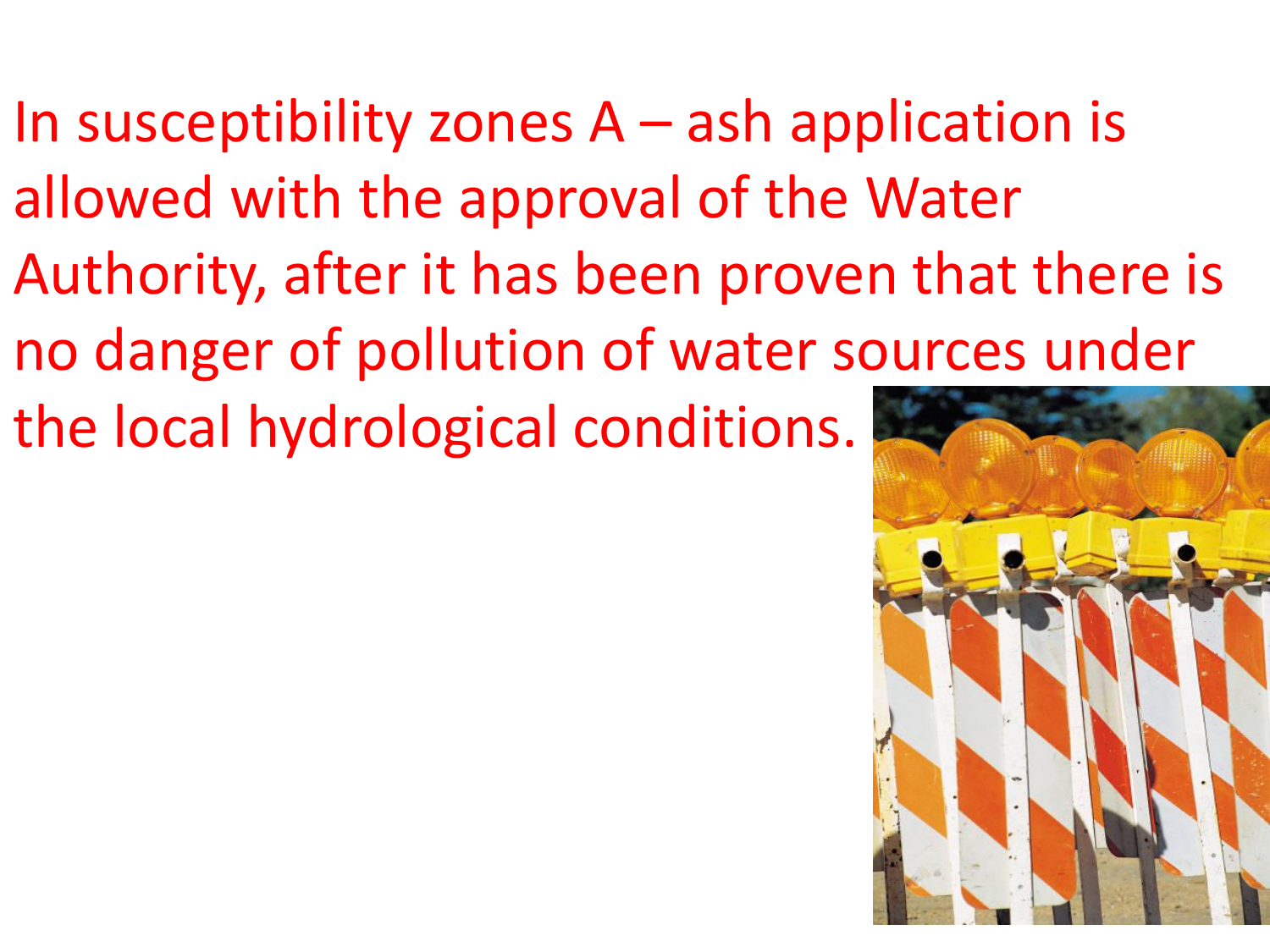The criteria for testing sensitivity to groundwater pollution will include:

- •Soil permeability
- •Distance from water bodies and active wells
- •Direction of groundwater flow
- •Dilution factor
- •The soil's adsorption properties
- •Factors that affect the physical and chemical properties of the ash
- •Climatic conditions (e.g., precipitation).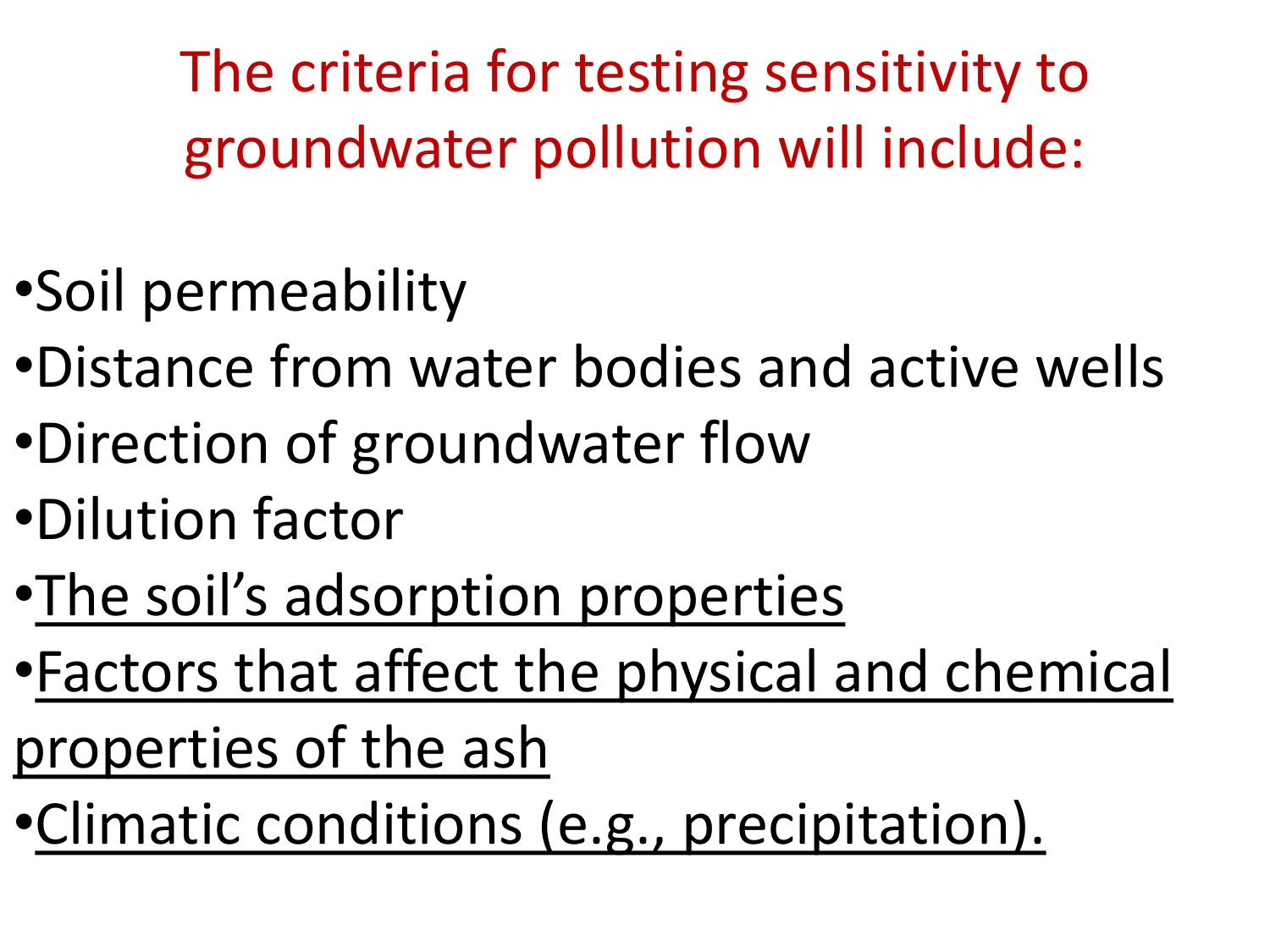#### **Bottom ash**

Unrestricted use will be permitted as long as the ash meets the compatibility requirements for useable ash.

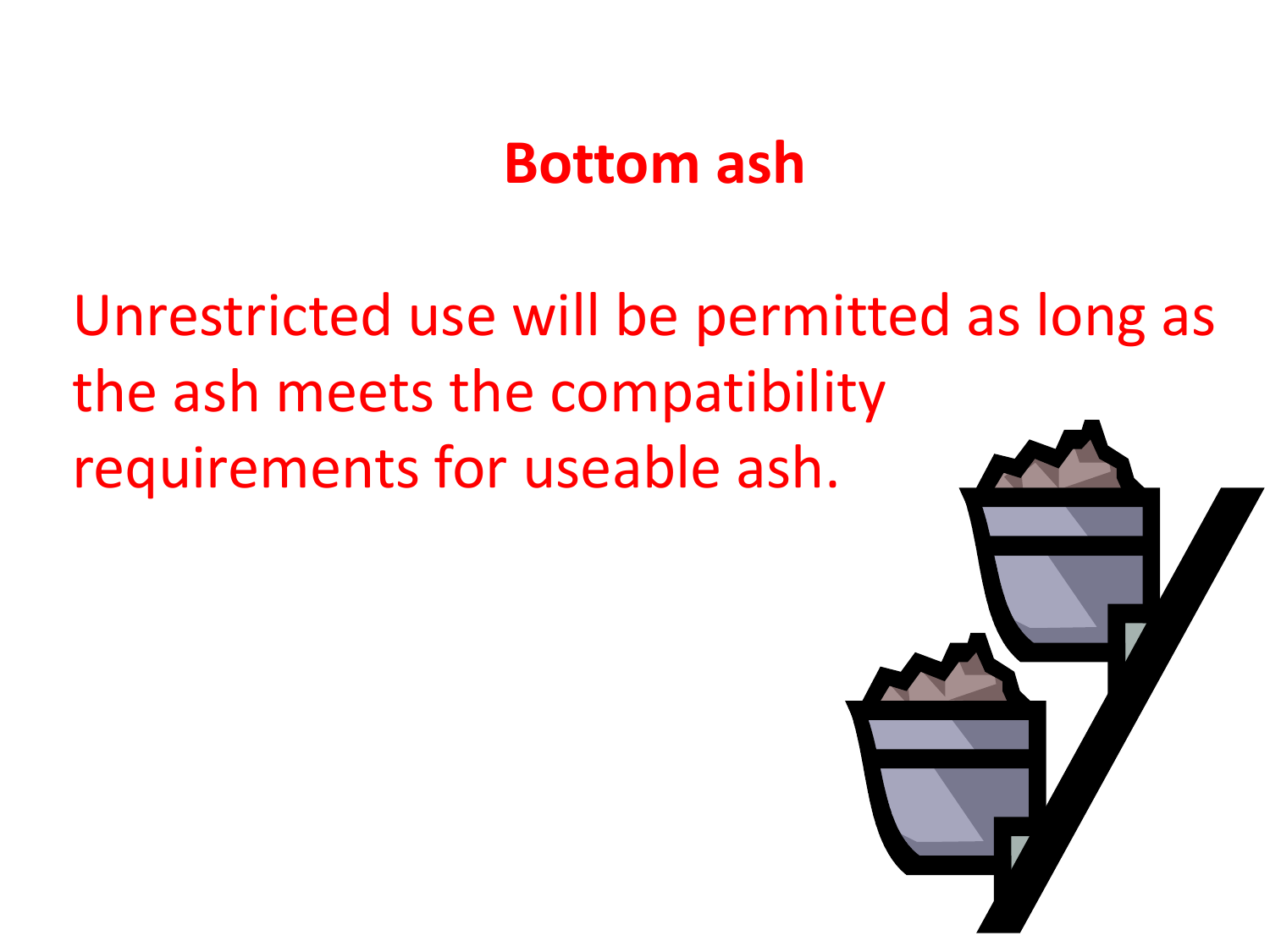# **Soil improvement for infrastructures**

# **Fly ash**

In susceptibility zone  $C$  – Unrestricted use of the ash will be permitted on the condition that it meets the compatibility requirements (rules of thumb) for useable ash.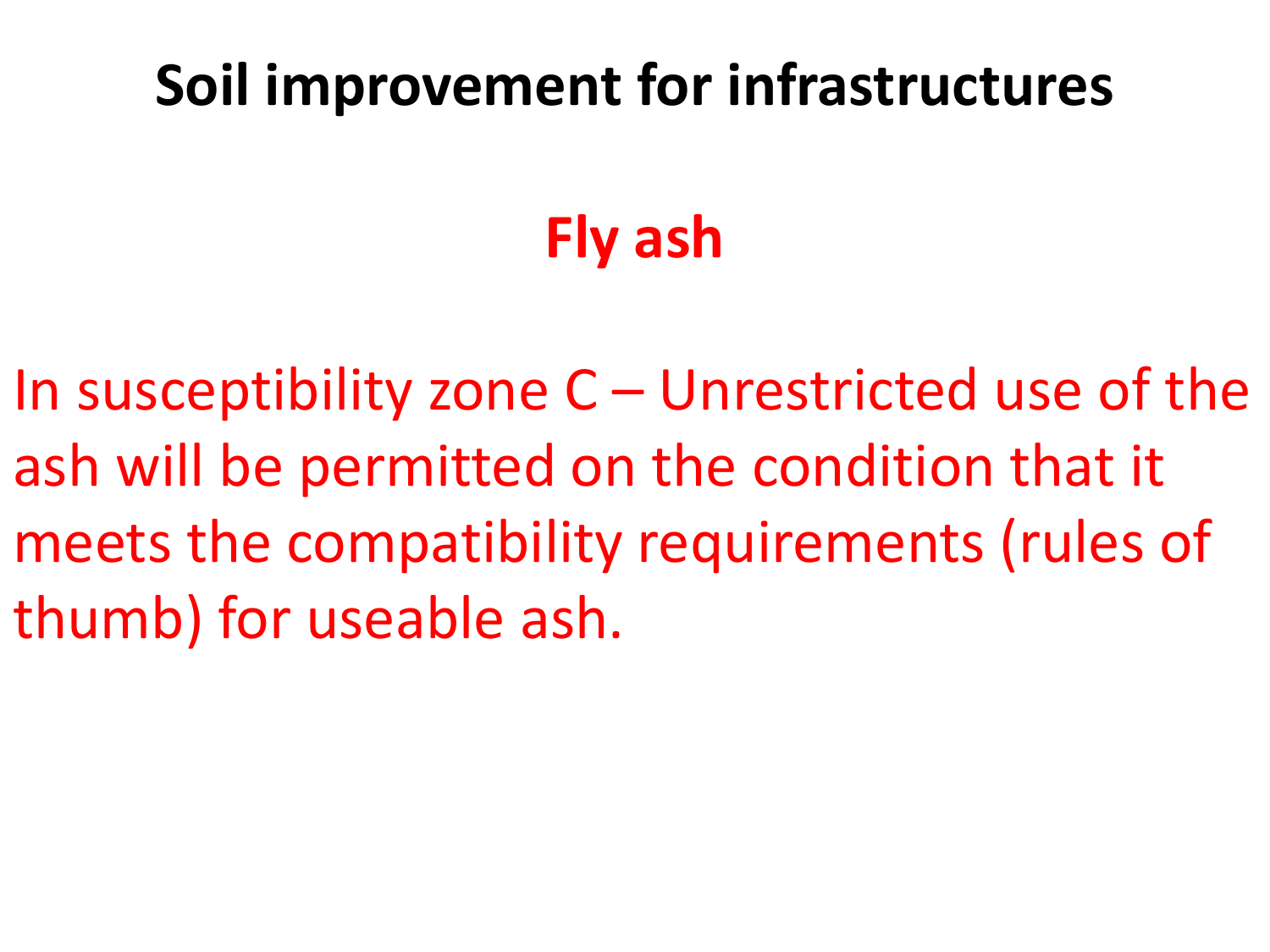In susceptibility zone B –

Up to 0.19, 0.37 and 0.74% of the soil mass for soils with clay content <20%, 20-40% and > 40%, respectively

(where soil mass refers to a column extending from the mixed soil-fly ash layer down to the water table at a given cross sectional area).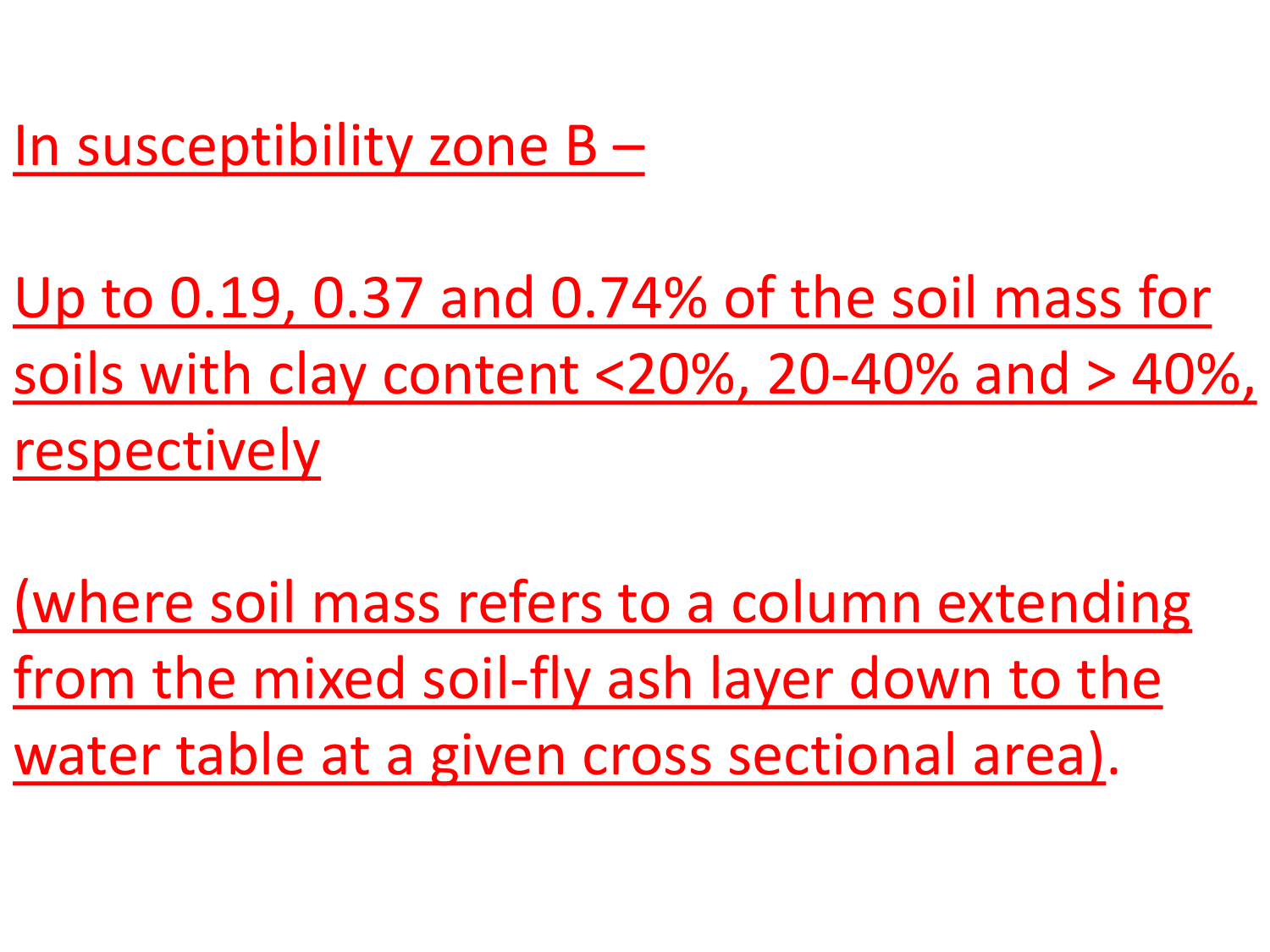The assumption is that the adsorption characteristics of the soil are uniform. When the soil is not uniform, the properties of the various soil types along the profile should be taken into consideration\*.

Provided that the ash meets the compatibility requirements (rules of thumb) for useable ash.

\*Keren competitive model to simulate boron adsorption by soils, clays and Al and Fe oxides.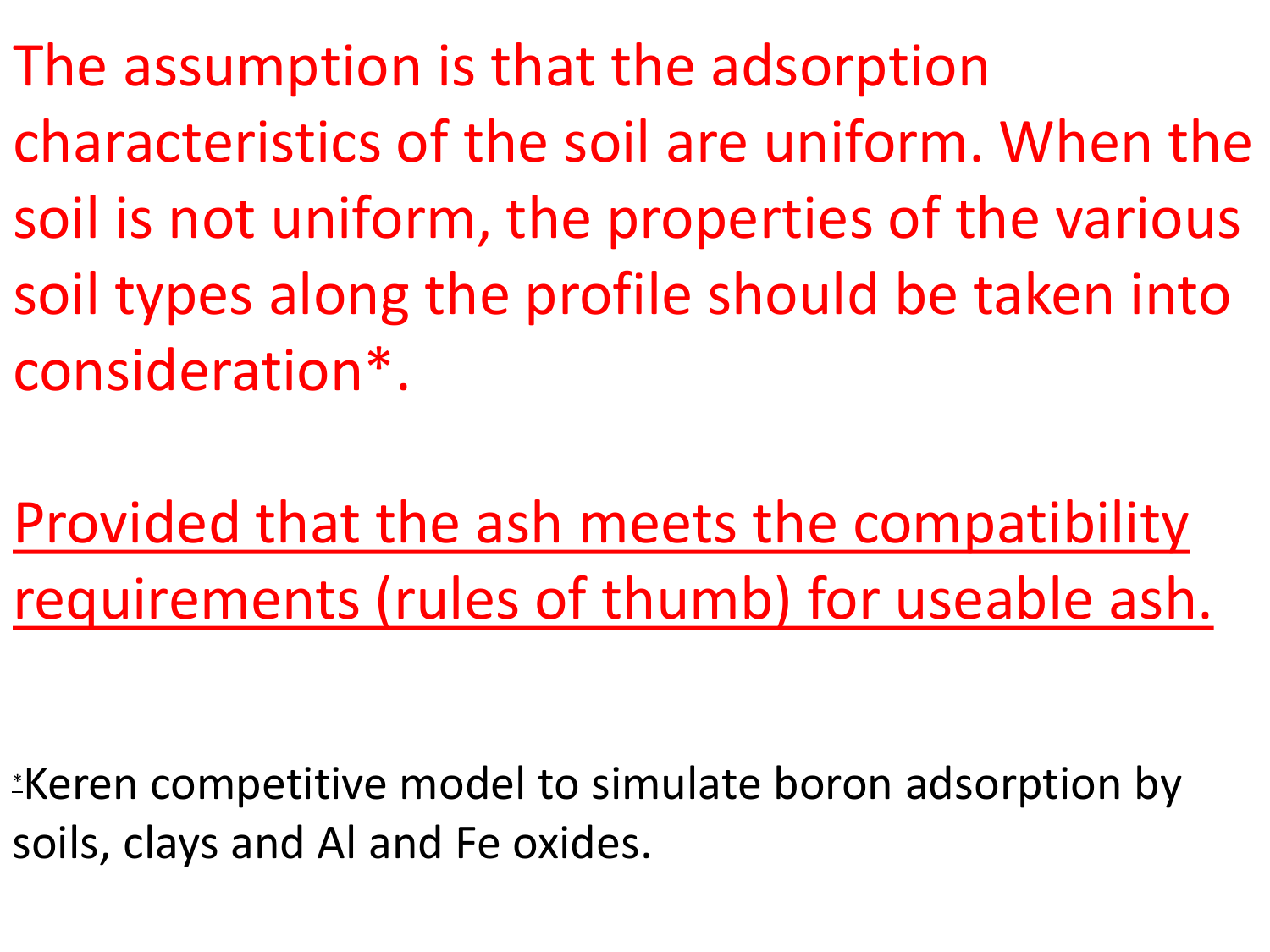Higher loads of fly ash may be applied, subject to authorization by the Water Authority as per zone A.

In susceptibility zone A – subject to authorization by the Water Authority, based on the criteria defined for permitting the use of ash for road paving and in accordance with the concentration of solutes in leachates obtained in laboratory tests of soil-fly ash mixtures.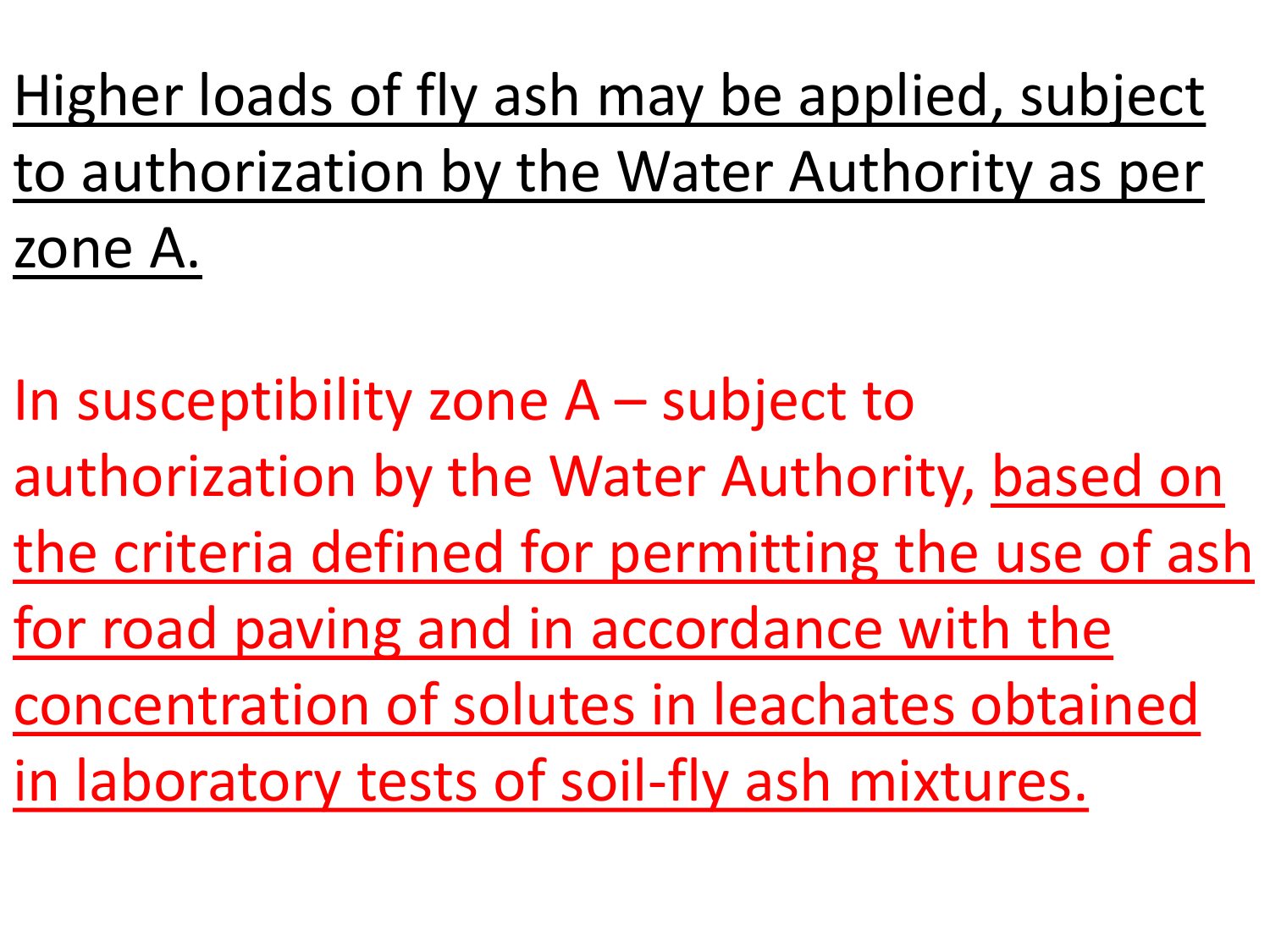#### **Other infrastructures**

Existing requirements will remain in effect, but

Environmental requirements will be subject to review as is necessary.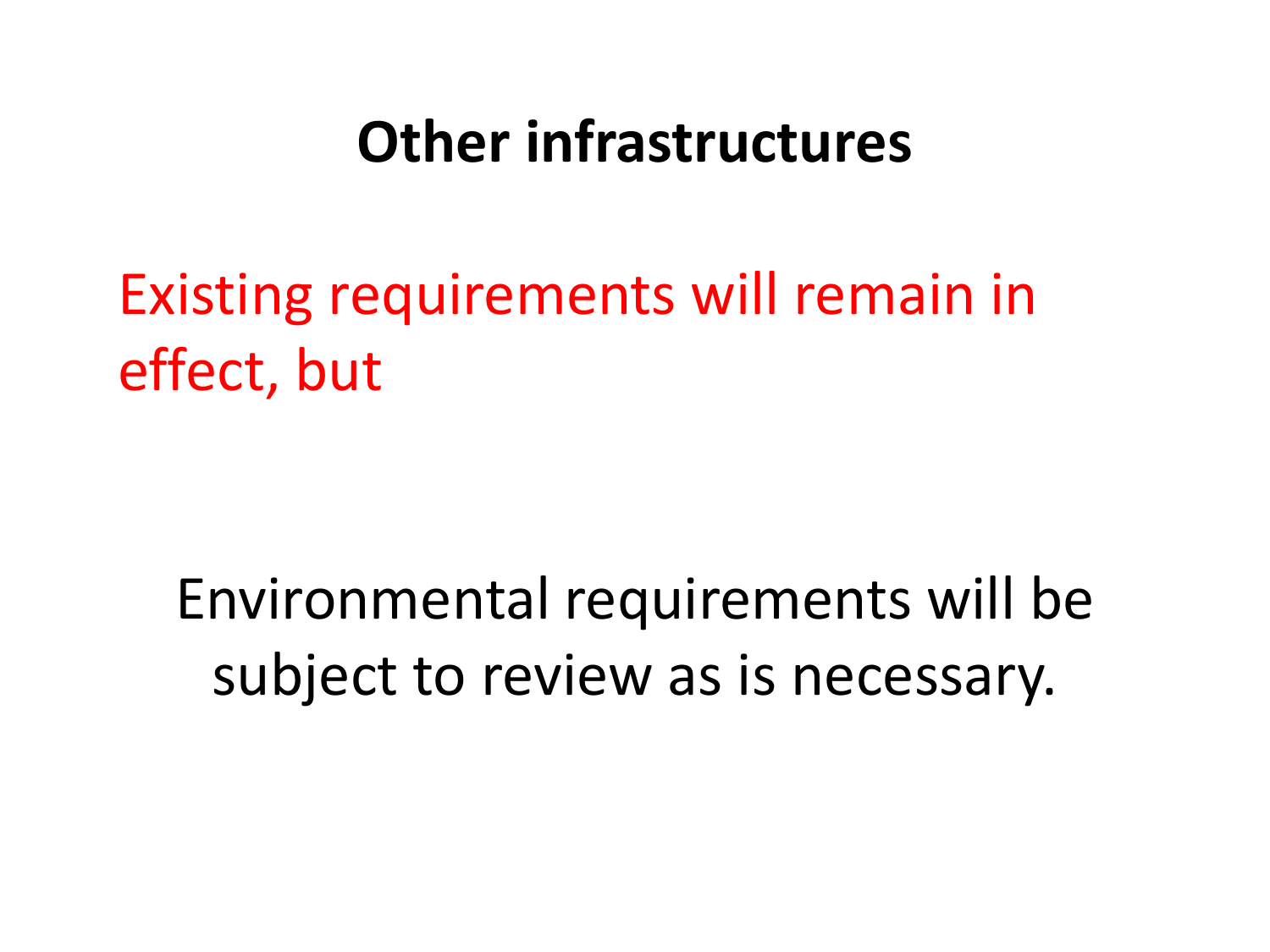# **application of coal ash in agriculture**

**Bottom ash as a plant growth medium**  The use of bottom ash in growth media for plants will be permitted if the ash meets the requirements of the compliance tests for usable ash and if the concentrations of trace elements in the agricultural products meet the requirements of the Food and Nutrition Services.

**Authorization was granted by the Ministry of Health for annual plants.**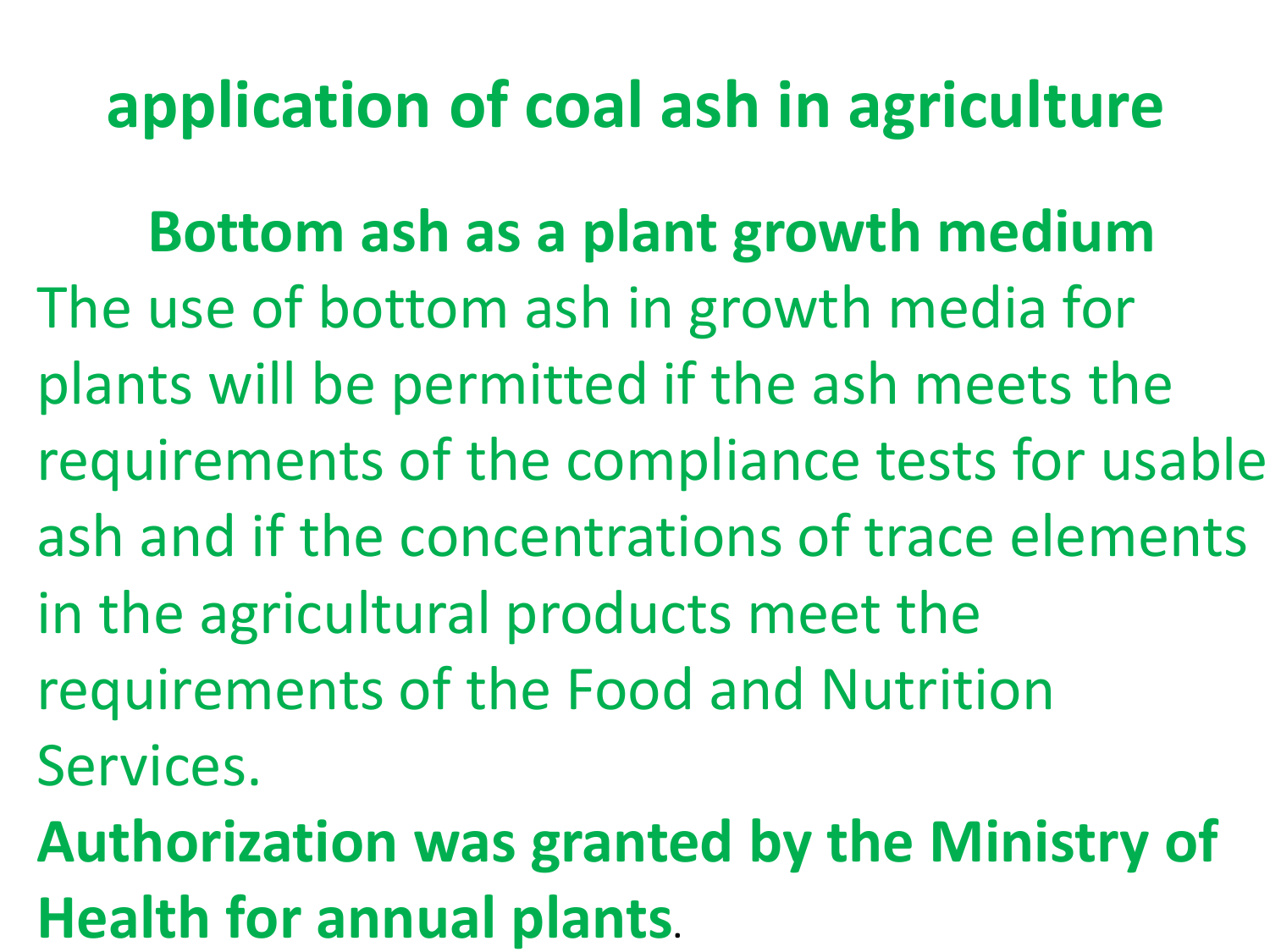# The application of coal ash in animal litter will not be discussed here.

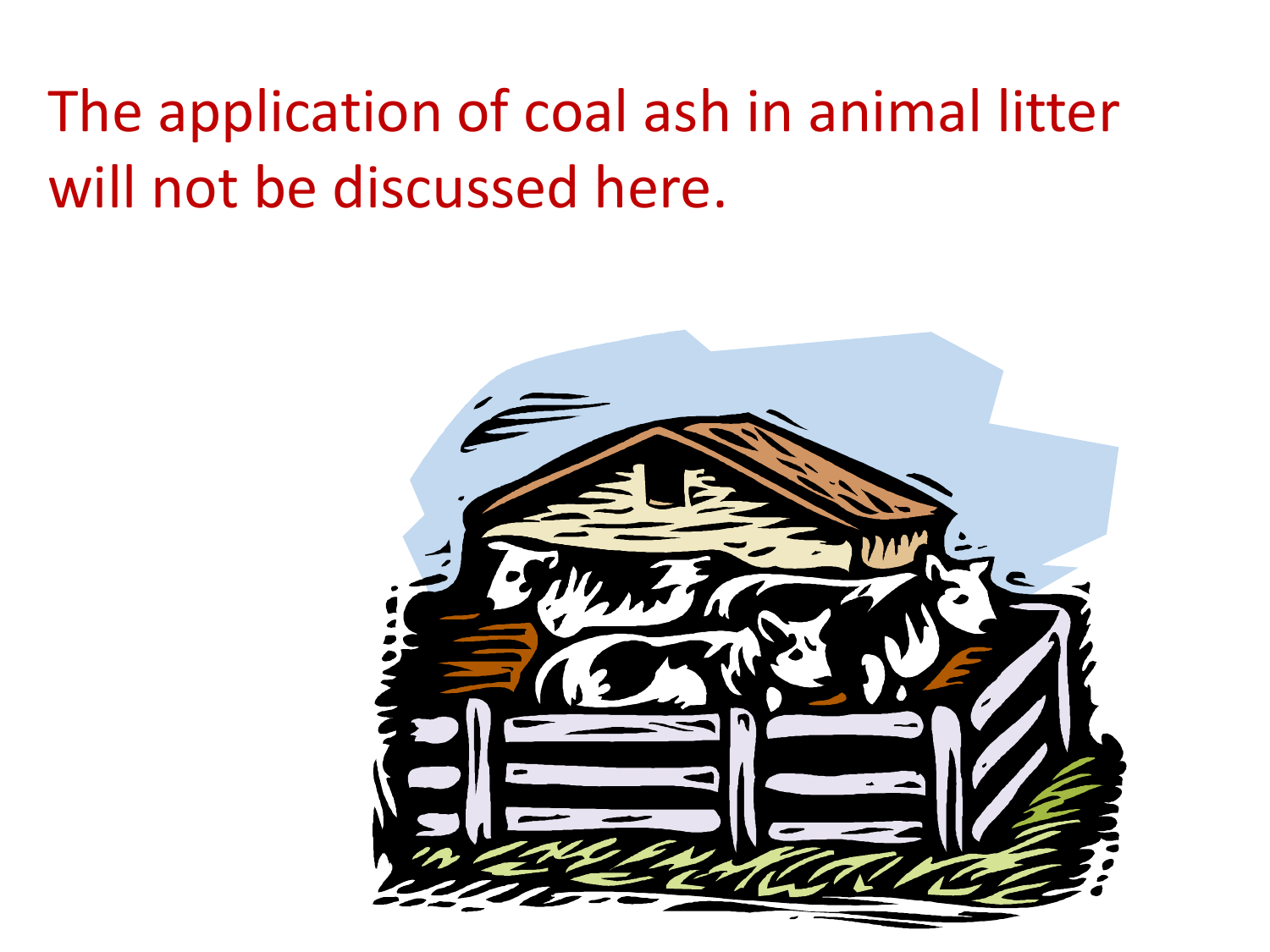#### **Fly ash as an additive to soil**

**In view of groundwater susceptibility, addition of fly ash will be permitted subject to criteria similar to those defined for the use of ash for soil improvement in infrastructure works.**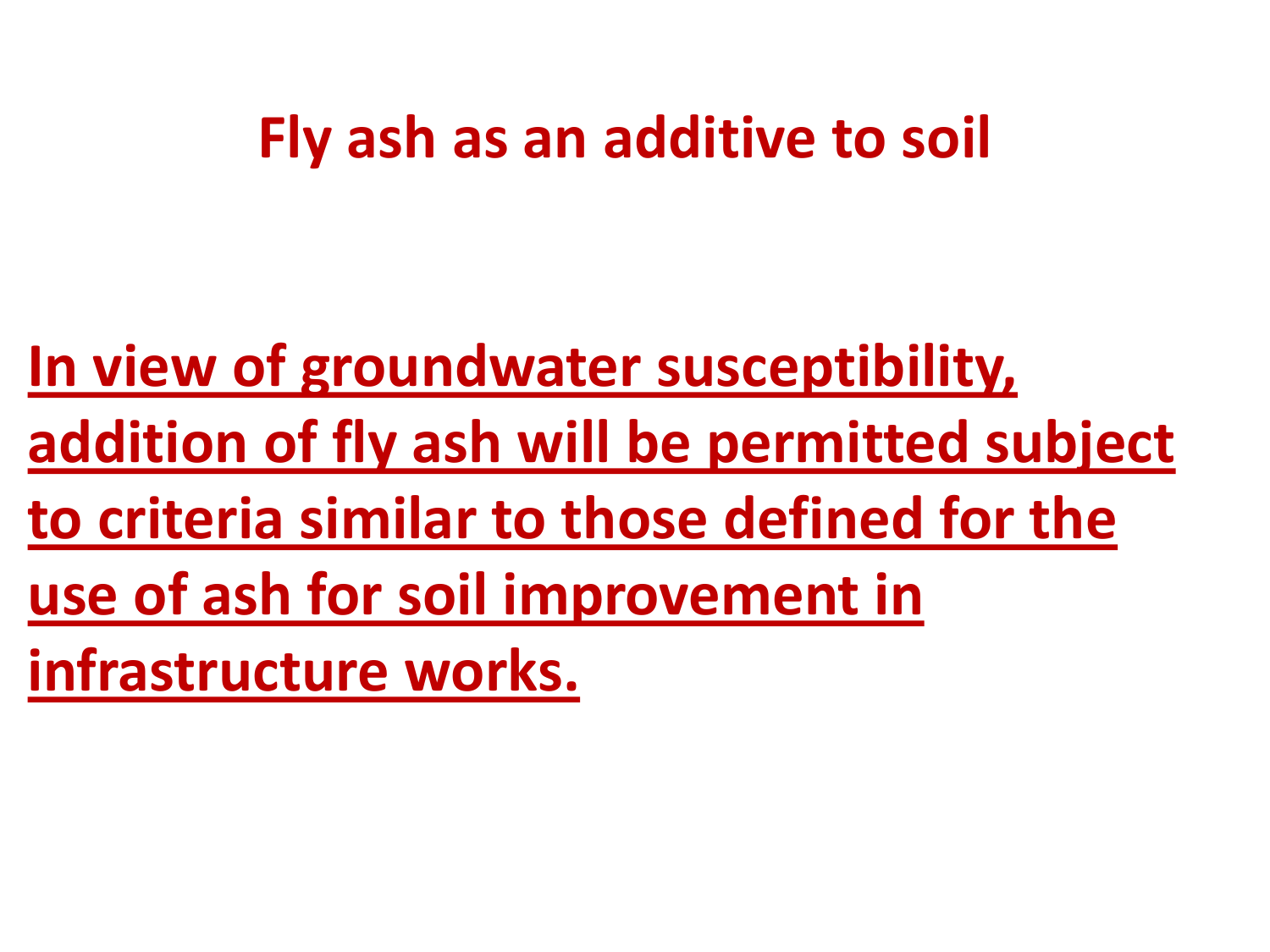Based on the assumption that the

concentrations of trace elements in the ash do not exceed those defined as an upper limit for nonhazardous materials by the European Union criteria, the maximum quantity of fly ash that can be added to soil on which **crops sensitive to boron** are grown in the same year as the ash application is calculated by the Keren model.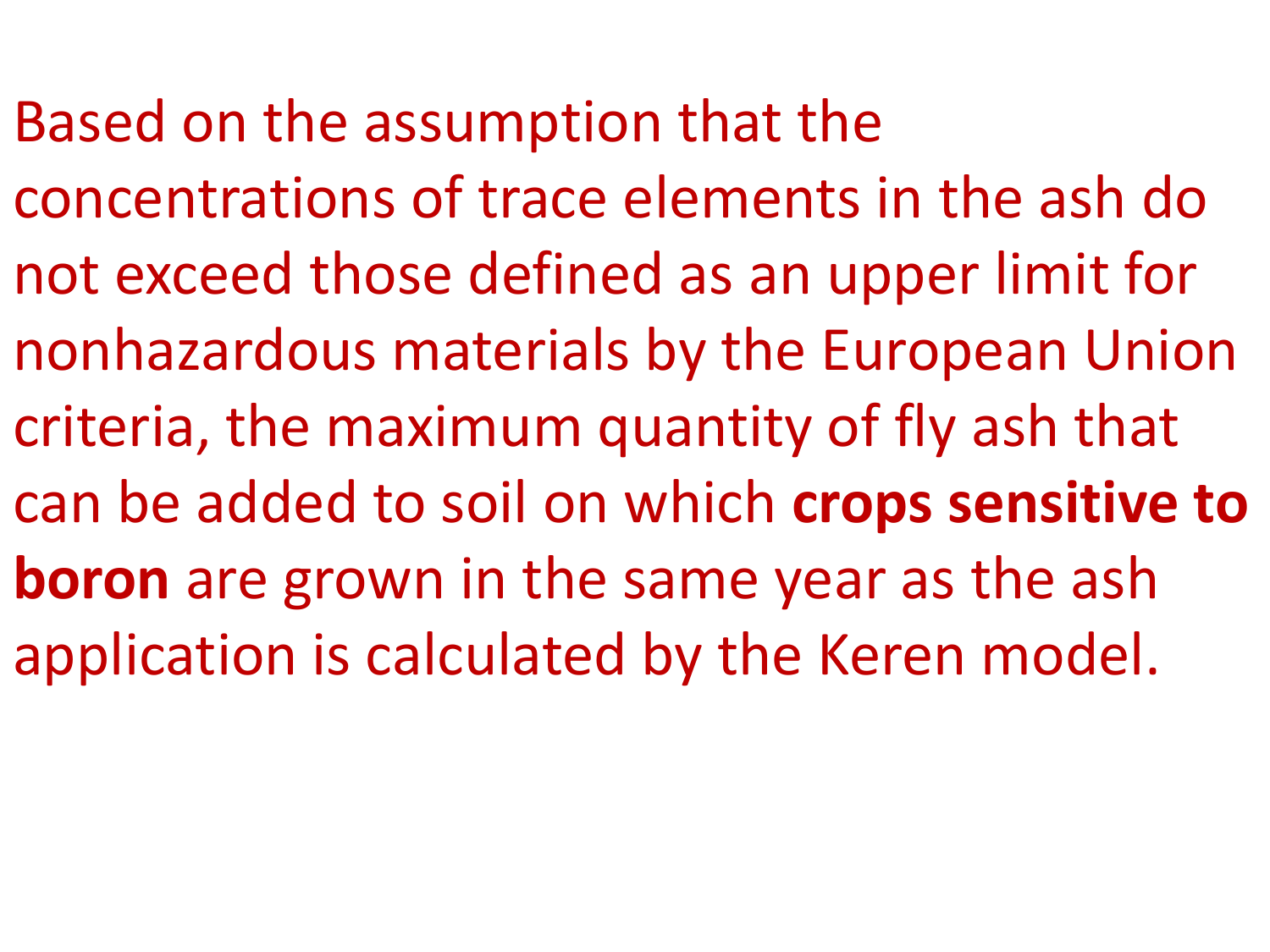For 10 cm incorporation depth the limits of application are:

∗ 0.25 T/dunam in soils with up to 20% clay content

- ∗ 0.5 T/dunam in soils with 20%-40% clay content
- ∗ 1.0 T/dunam in soils with a clay content of 40% and higher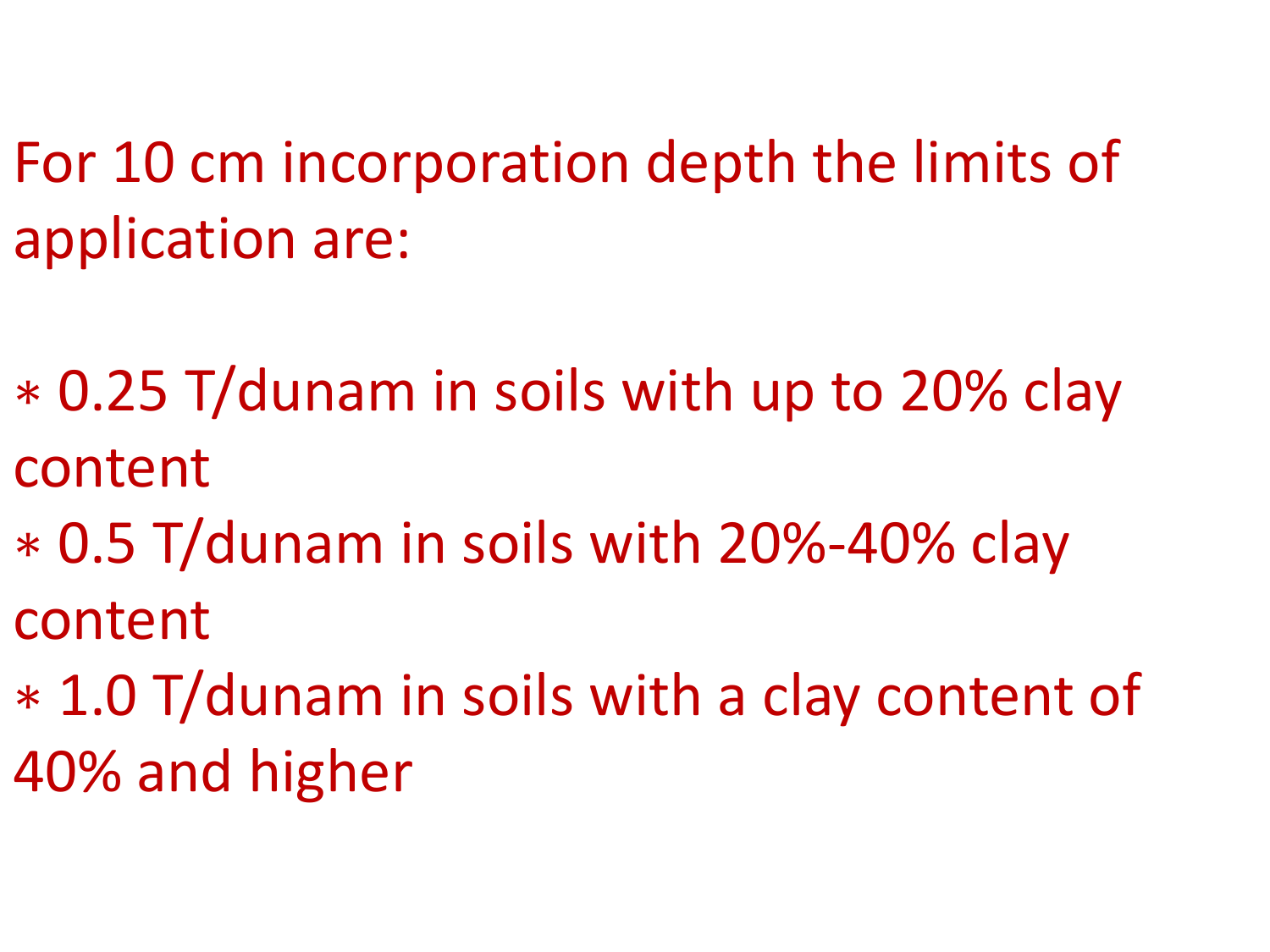The above values were calculated for the crops most sensitive to boron (such as citrus), where the fly ash is applied only to the upper 10 cm of the soil and the pH of the soil solution is 7.5.

The amount of fly ash per unit area of soil can be increased linearly with the depth of the soil layer to which the fly ash is applied.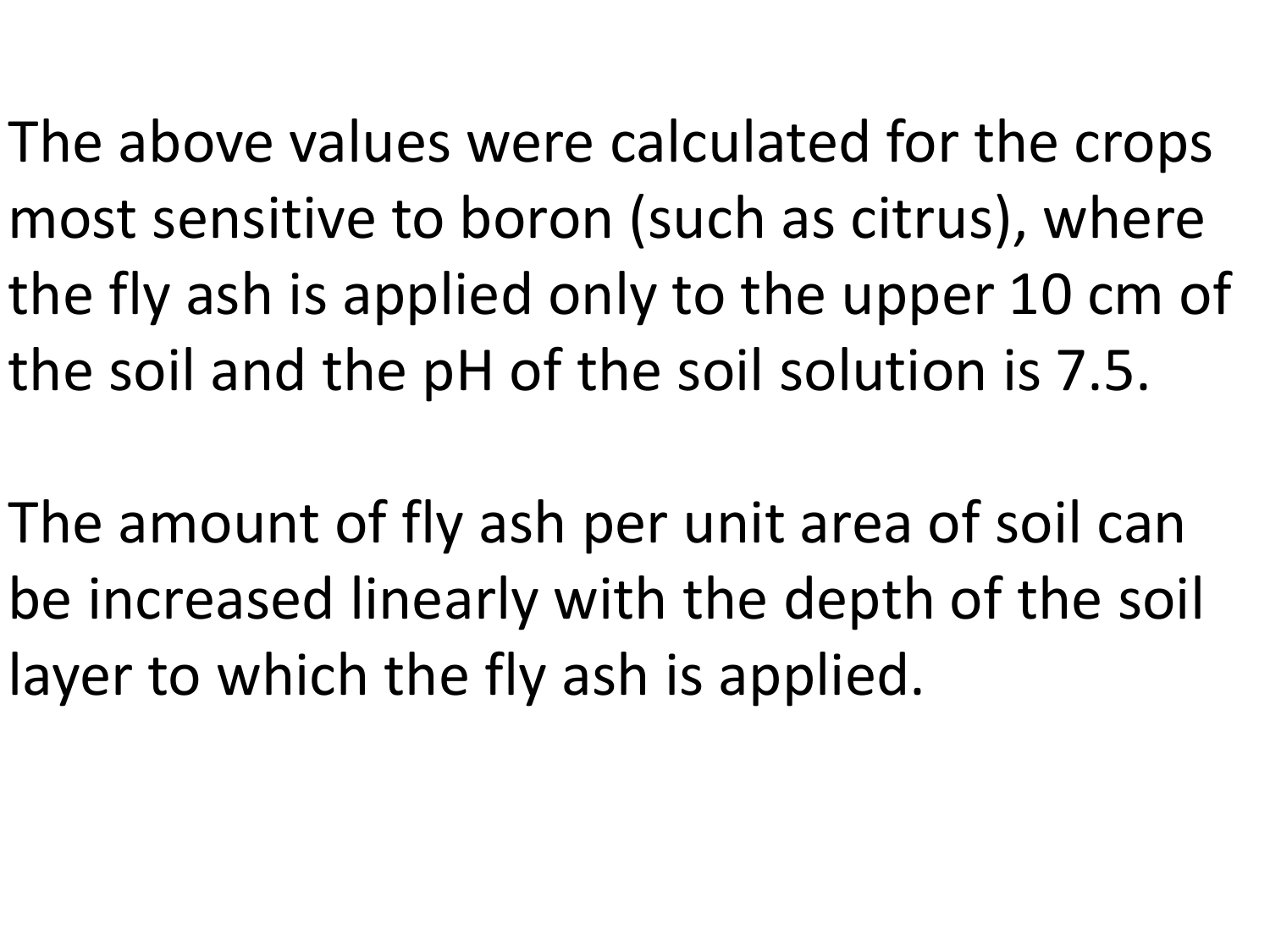- The amount of the applied fly ash can also be increased for more boron tolerant crops as well as at higher pH values. At higher pH values, the adsorption capacity of the soil for boron increases and the boron dissolution rate from fly ash decreases.
- The crop's root architecture should be taken in account as well. Higher fly ash application rates can be allowed in the upper 10 cm of the soil if the roots reach deeper.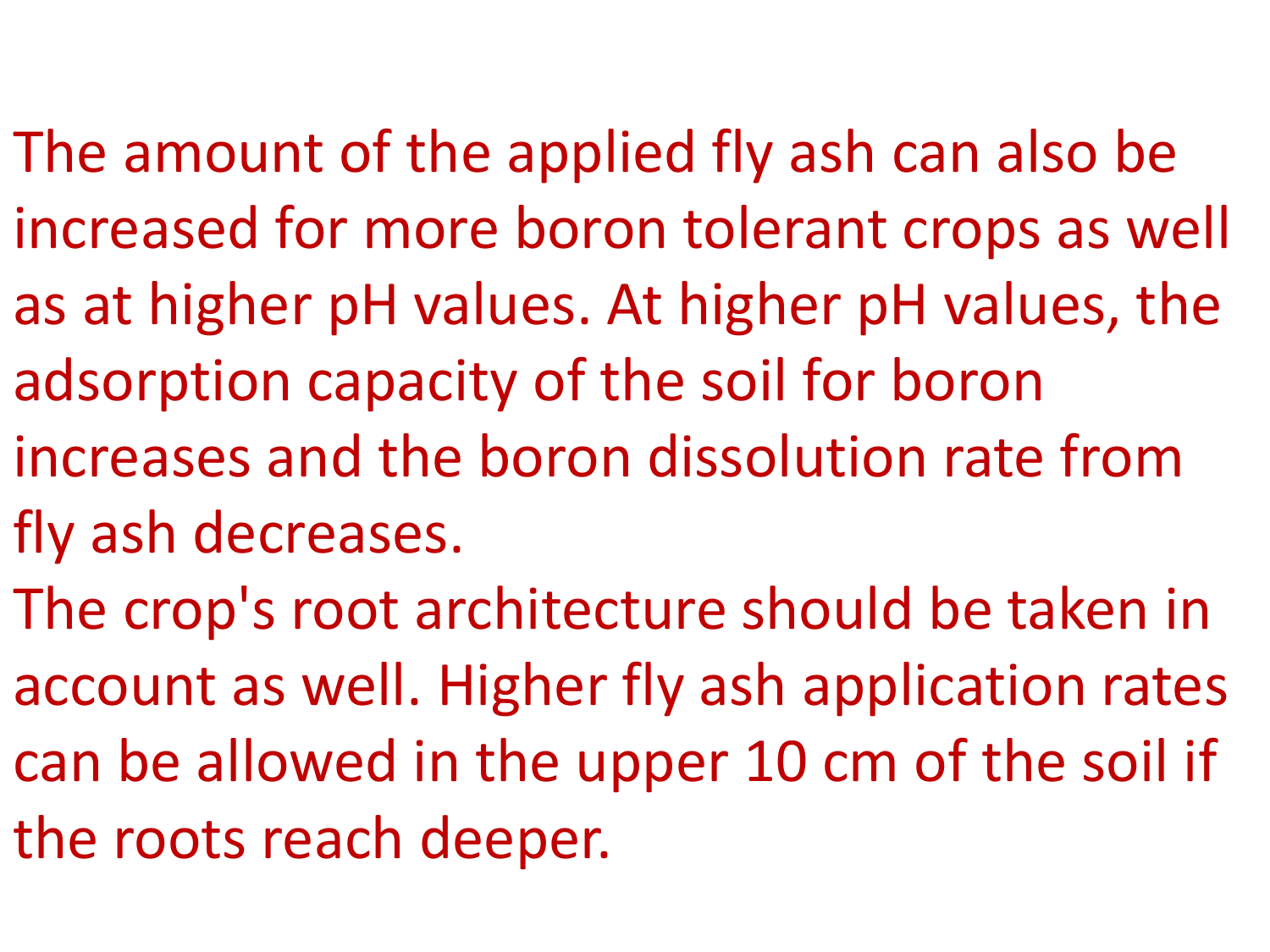**In all cases the concentration of the trace elements in the agricultural products grown on soil-fly ash mixtures should meet the requirements of the Food and Nutrition Services.**

And they did even in order of magnitude higher rates of fly ash applications.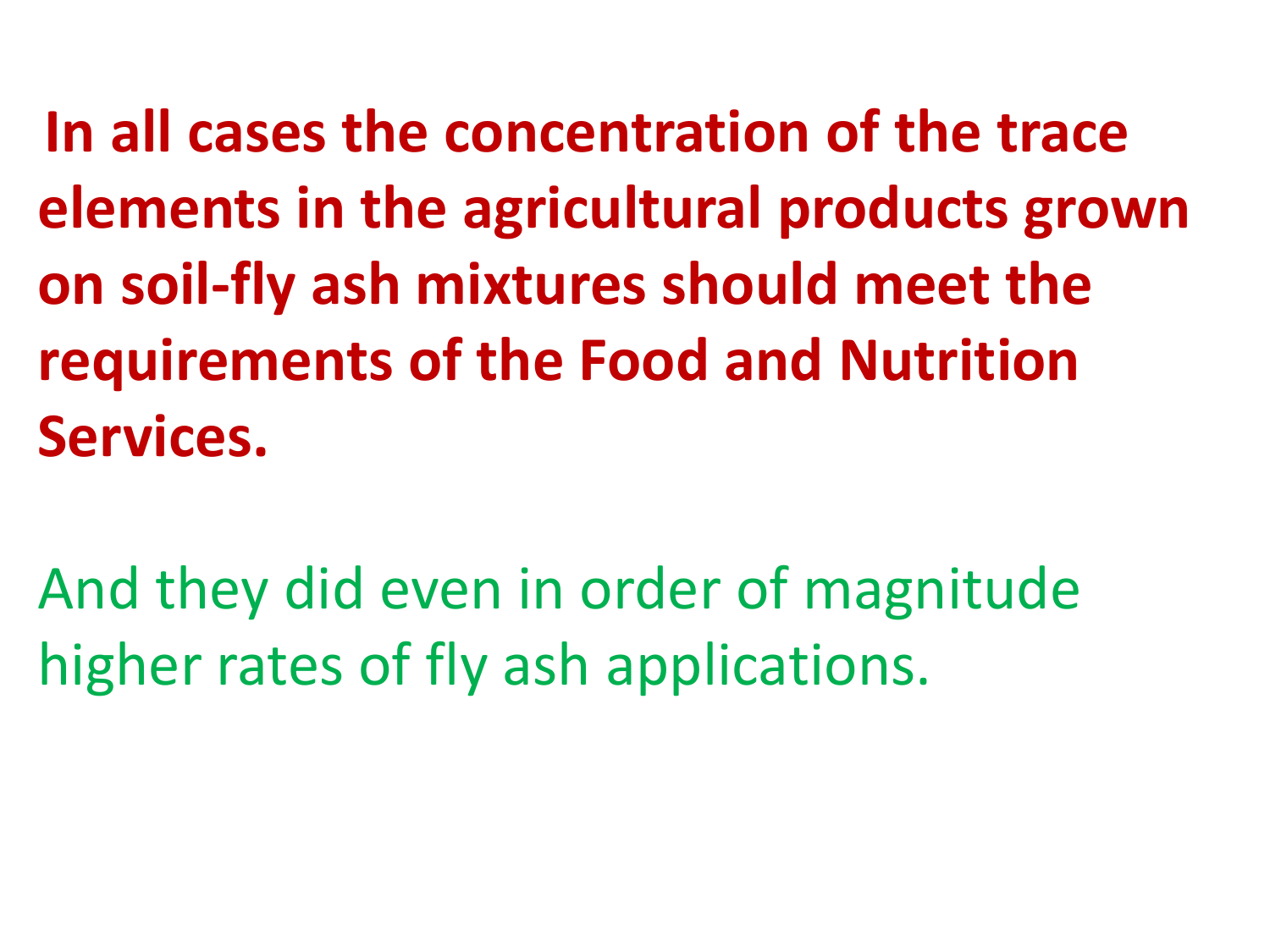The above conditions are related to one time application. Additional applications in the future will require a separate consideration.

Application in areas susceptible to floods and soil erosion requires site specific assessment.

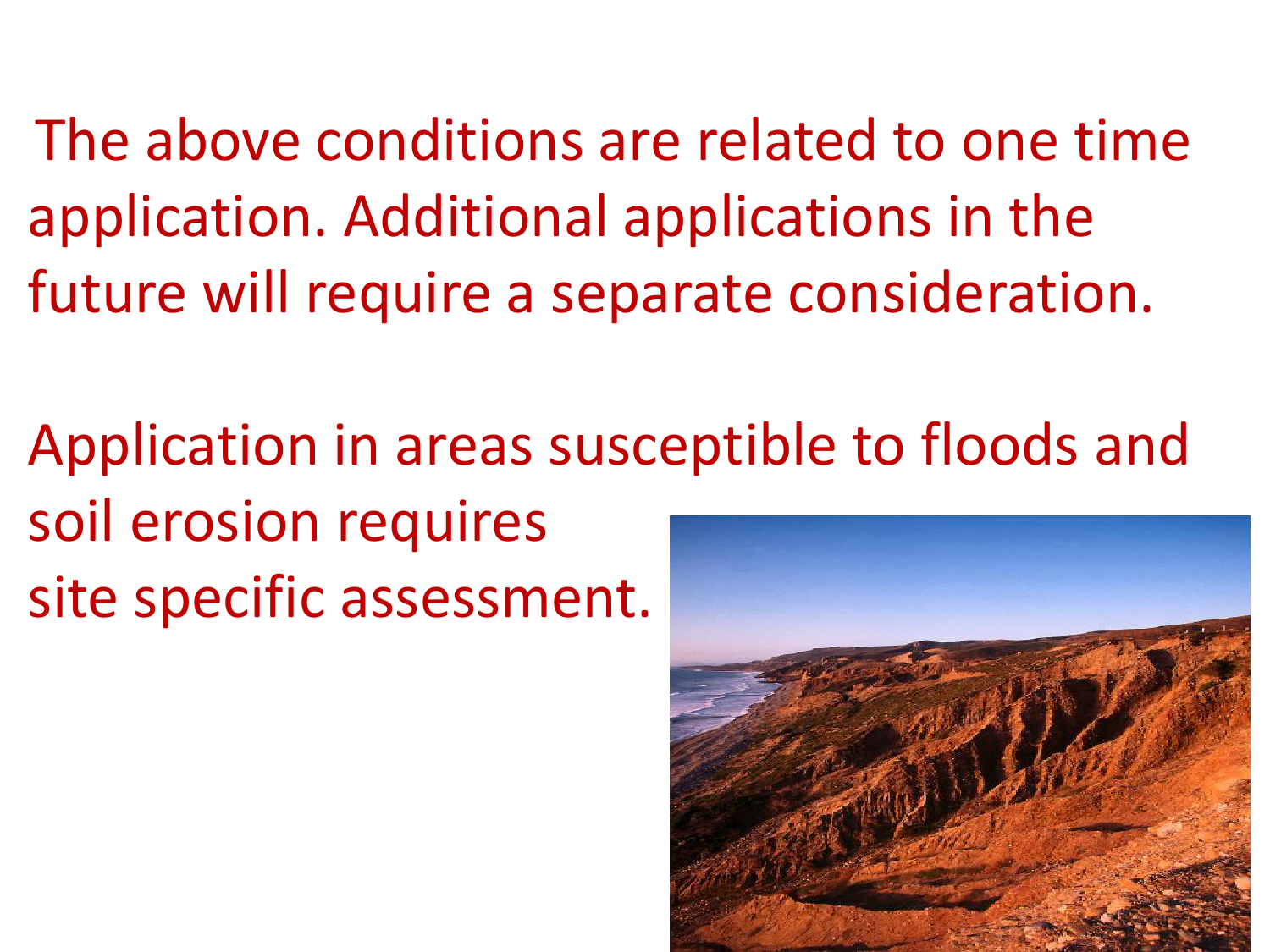# **Proposed monitoring requirements**

- The compliance test of trace elements concentrations to the "useable ash" list will be performed in coal ash leachates in accordance with an Israeli version of elution method EN 12457-2. New leaching test procedures, currently in progress in US-EPA and CEN, will be considered as well.
- Continuation of the research for developing transfer coefficients for leachability from powdered ash to monolith , for the purpose of rationalizing compliance testing for the application of coal ash in infrastructure and paving.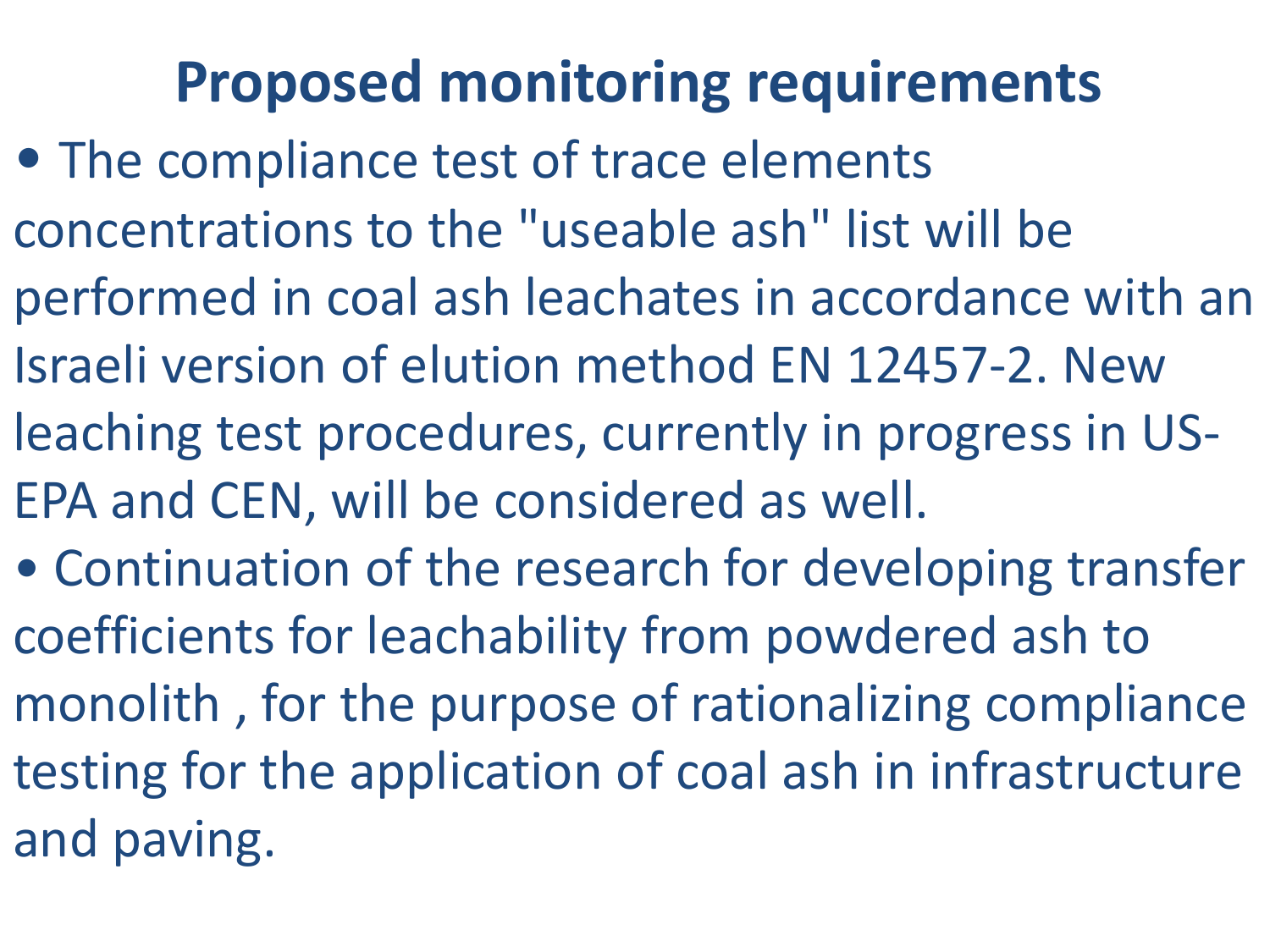For each ash (from a given source), a characterization curve of the elements released to the solution as a function of the pH will be built. The results will be used for checking the compliance of the given ash with the requirements for the defined application.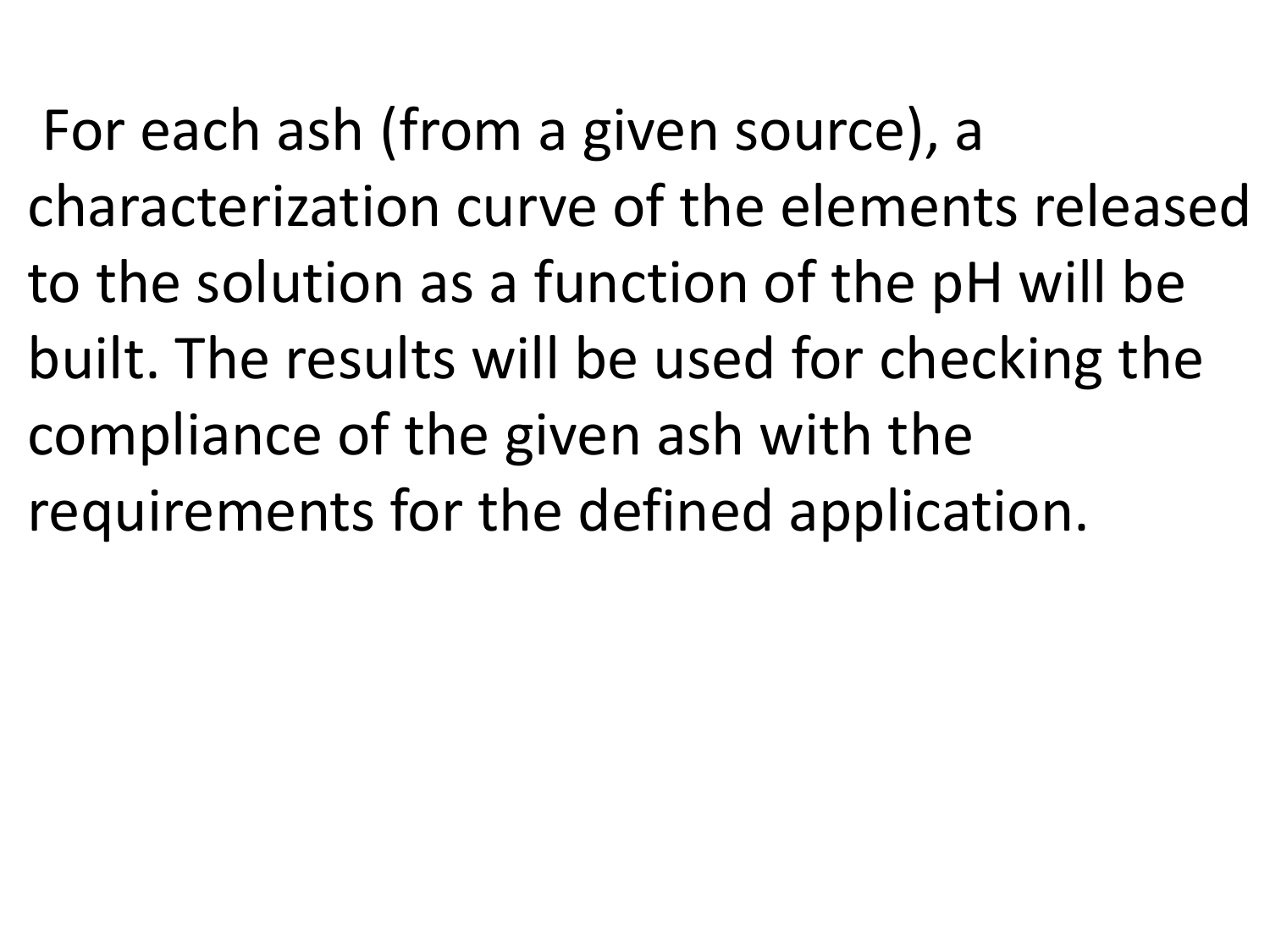#### **Values of elements in coal ash (ppm) vs. ENH values**

| <b>Element</b> | average | $EN*0.1$       | $EN*0.5$ | EN*0.7         | En             | MAX VALUES*2 (for   |
|----------------|---------|----------------|----------|----------------|----------------|---------------------|
|                | values  |                |          |                |                | elements out of EN) |
| Ag             | 0.005   |                |          |                |                | 0.02                |
| As             | 0.15    | 0.2            |          | 1.4            | 2              |                     |
| B              | 76.3    |                |          |                |                | 892                 |
| Ba             | 12.89   | 10             | 50       | 70             | 100            |                     |
| Cd             | 0.13    | 0.1            | 0.5      | 0.7            | $\overline{1}$ |                     |
| Cr             | 2.50    |                | 5        |                | 10             |                     |
| Cu             | 0.0921  | 5              |          | 35             | 50             |                     |
| Hg             | 0.00035 | 0.02           |          | 0.14           | 0.2            |                     |
| Mn             | 0.0248  |                |          |                |                | 0.18                |
| Mo             | 6.024   |                | 5        | $\overline{7}$ | 10             |                     |
| <b>Ni</b>      | 0.1444  |                |          | $\overline{7}$ | 10             |                     |
| Pb             | 0.00692 | $\overline{1}$ |          | $\overline{7}$ | 10             |                     |
| Sb             | 0.08242 | 0.07           | 0.35     | 0.49           | 0.7            |                     |
| Se             | 1.4912  | 0.05           | 0.25     | 0.35           | 0.5            |                     |
| $\vee$         | 0.9892  |                |          |                |                | 10.4                |
| Zn             | 0.592   | 5              |          | 35             | 50             |                     |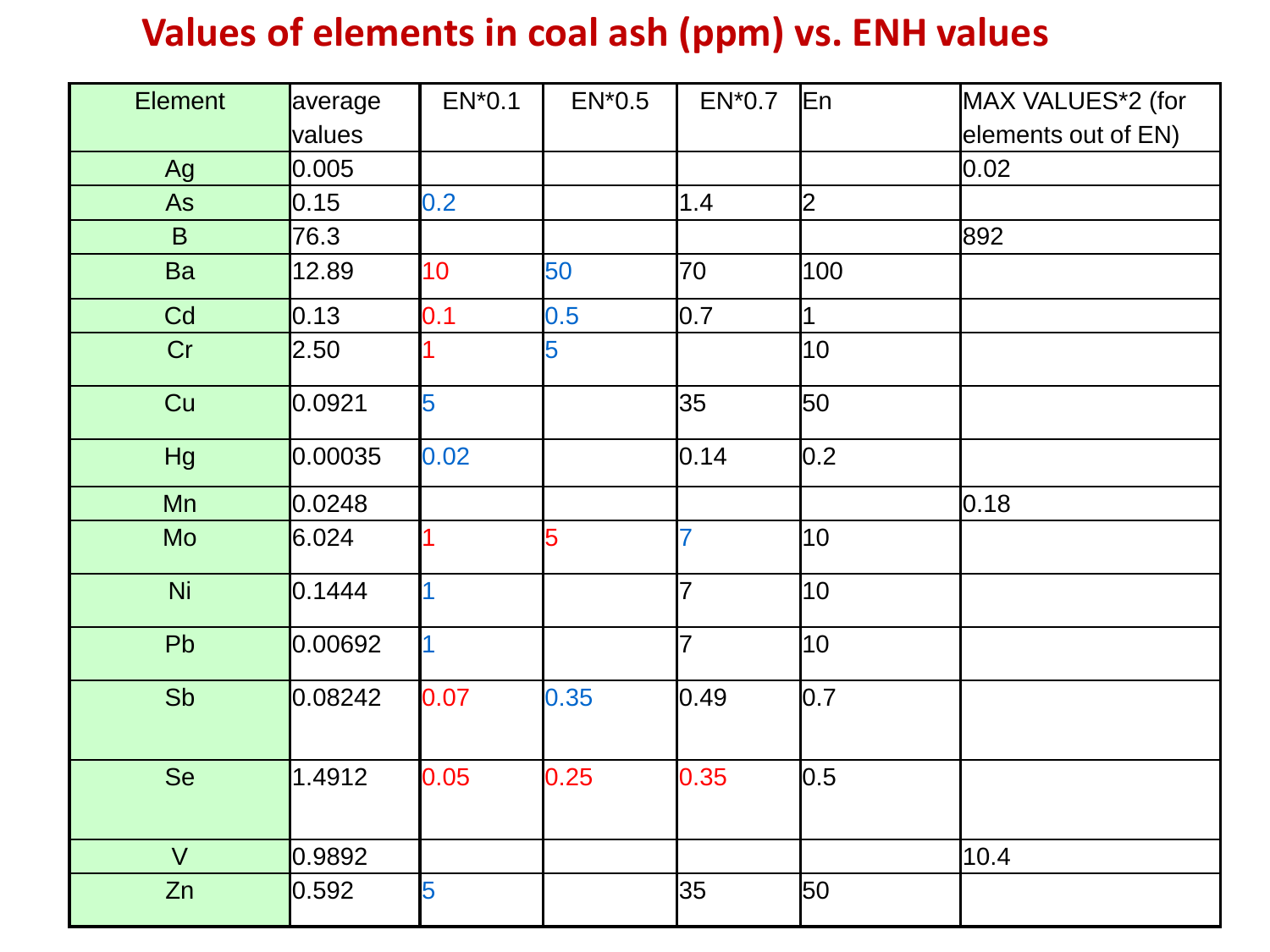# Thank You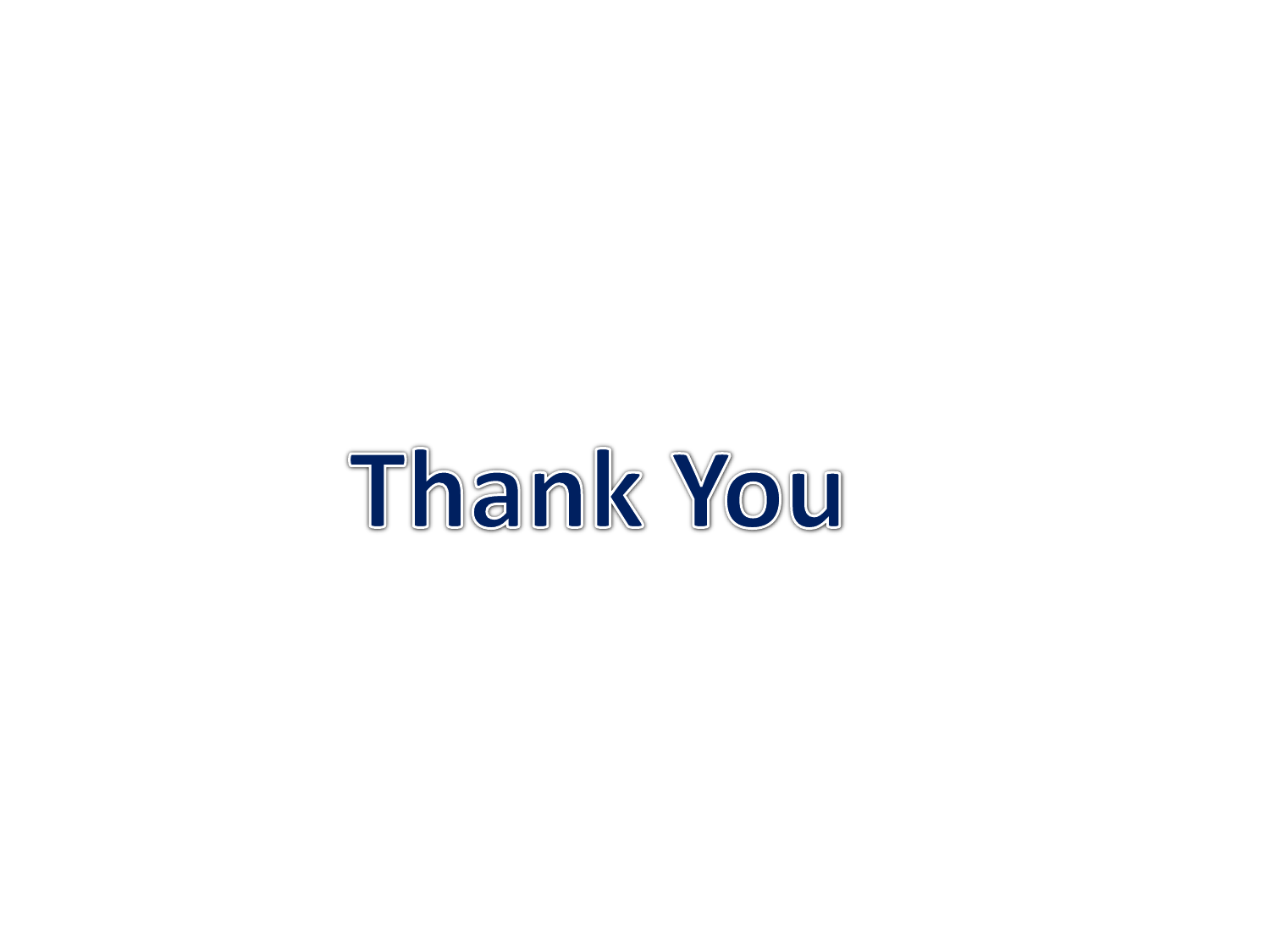• Determination of expected concentrations of trace elements in coal ash from a new source will be performed, using ash formed by a test burning of the coal and a set of transformation coefficients for trace elements from laboratory ash (obtained from coal burnt in laboratory) to industrial ash (obtained from coal burnt in power station), based on historic statistical data.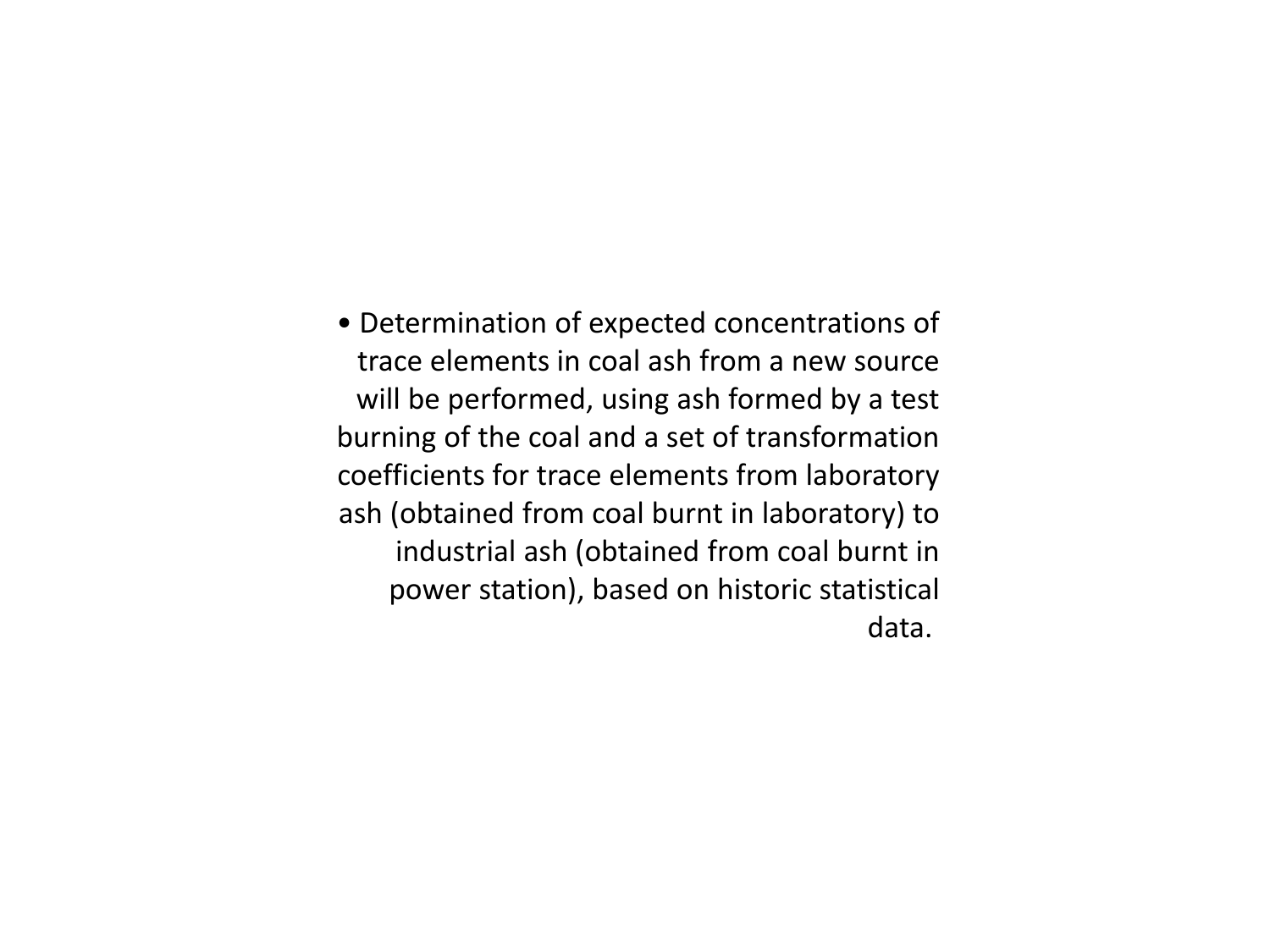Moreover, the analytical methods that were available and accepted at the time to estimate the dissolution of pollutants from industrial waste – TCLP of the USEPA – assumed an aggressive acidic environment that did not reflect the conditions to which the coal ash in its various uses was in fact exposed.